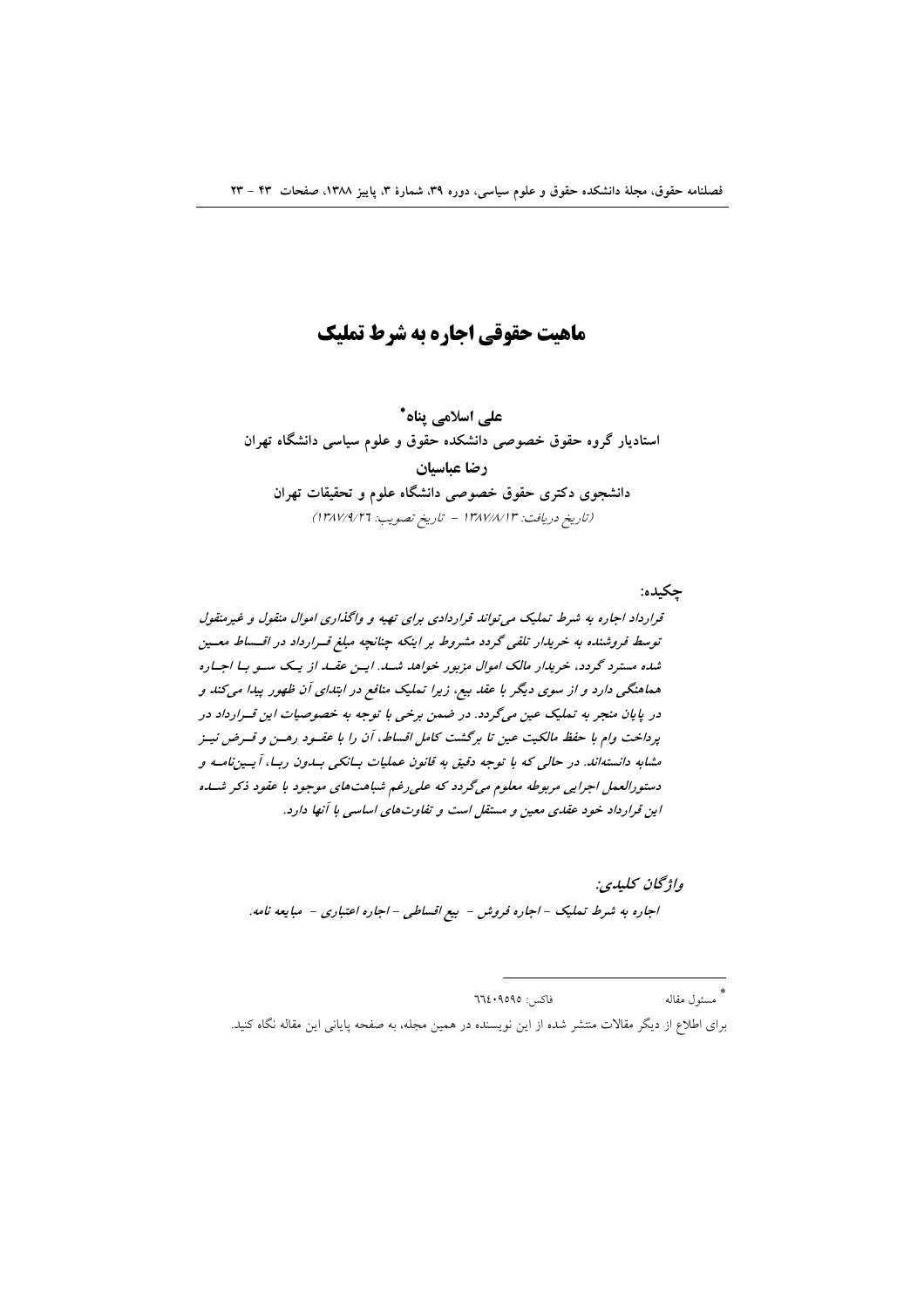#### مقدمه

در مورد ماهیت حقوقی عقد اجاره به شرط تملیک، نظریات گوناگون ارائه شده است. یک گروه معتقدند، آنچه واقع می شود اجاره است و این گونـه اسـتدلال مـی کننـد کـه دو طـرف خواستهاند تملیک به تأخیر بیفتد و در واقع شخص متصرف مال (مـستأجر) فقـط از منـافع آن استفاده می کند. شرط تملیک هم در این قرارداد همانند هر شرط دیگر تابع عقد اصلی بـوده و جنبه فرعي دارد.

نظر گروه دیگر با توجه به هدف و قصد طرفین این است که اجاره به شرط تملیک چه در مواردی که خود به خود به تملیک مورد اجاره می انجامد و چه در مواردی که کالای مورد نیـاز برای مدتی به اجاره داده می شود و حق تملک کالا برای مستأجر شناخته می شود، ماهیت عقــد بیع را داشته و بیع تلقی میشود. براین اساس، اجاره سرپوشی است برای تقسیط ثمن و وثیقـه مبيع در برابر آن. عقد بيع به همراه شرط فاسخ معلق و بيع معلق به پرداخت آخـرين قــسط، از جمله نظرات این گروه در مورد ماهیت اجاره به شرط تملیک است.

همچنین گفته شده است، ماهیت اجاره به شرط تملیک با توجه به نوع عقد تعیین می شود، آنجا که اجاره خود به خود به تملیک عین می|نجامد و شـرط مقـرر در قـرارداد شـرط نتیجـه است، قرارداد بیع و در مواردی که صرفاً حق تملک برای مستأجر وجـود دارد، قــرارداد اجــاره است که با وعده یک طرفی بیع همراه شده است. در این خصوص گفته شده است:

«در موردی که مال<sub>ی</sub> به مدت طـولانی در برابـر اقـساط معـین در اختیـار دیگـری گـذارده می شود ً و در پایان وپرداخت اقساط خود به خود به ملکیت متصرف درمی آید، آنچه واقع شده بیع است. ولی، در فرضی که سبب انتقال به وجود نیامده است و نیـاز بـه تراضـی دوبـاره یـا تصمیم یکی از دو طرف دارد، اجاره است» (کاتوزیان،۱۳۷۷، ص۲۹۲).

با وجود این، نظر نهایی آن است که قرارداد اجاره به شرط تملیک یک قـرارداد یـا عقـد معین و مستقل است و اگرچه این قرارداد برخی از خصوصیات اجاره و برخی از خـصوصیات بیع را دارد، در عین حال هیچ یک از آن دو نبوده و خود عقد معین و مستقلی است کـه قــانون و عرف تجارت شرایط آن را معین میکند. اکنون به شرح نظریات موجود در خصوص ماهیت عقد اجاره به شرط تملیک، پرداخته می شود.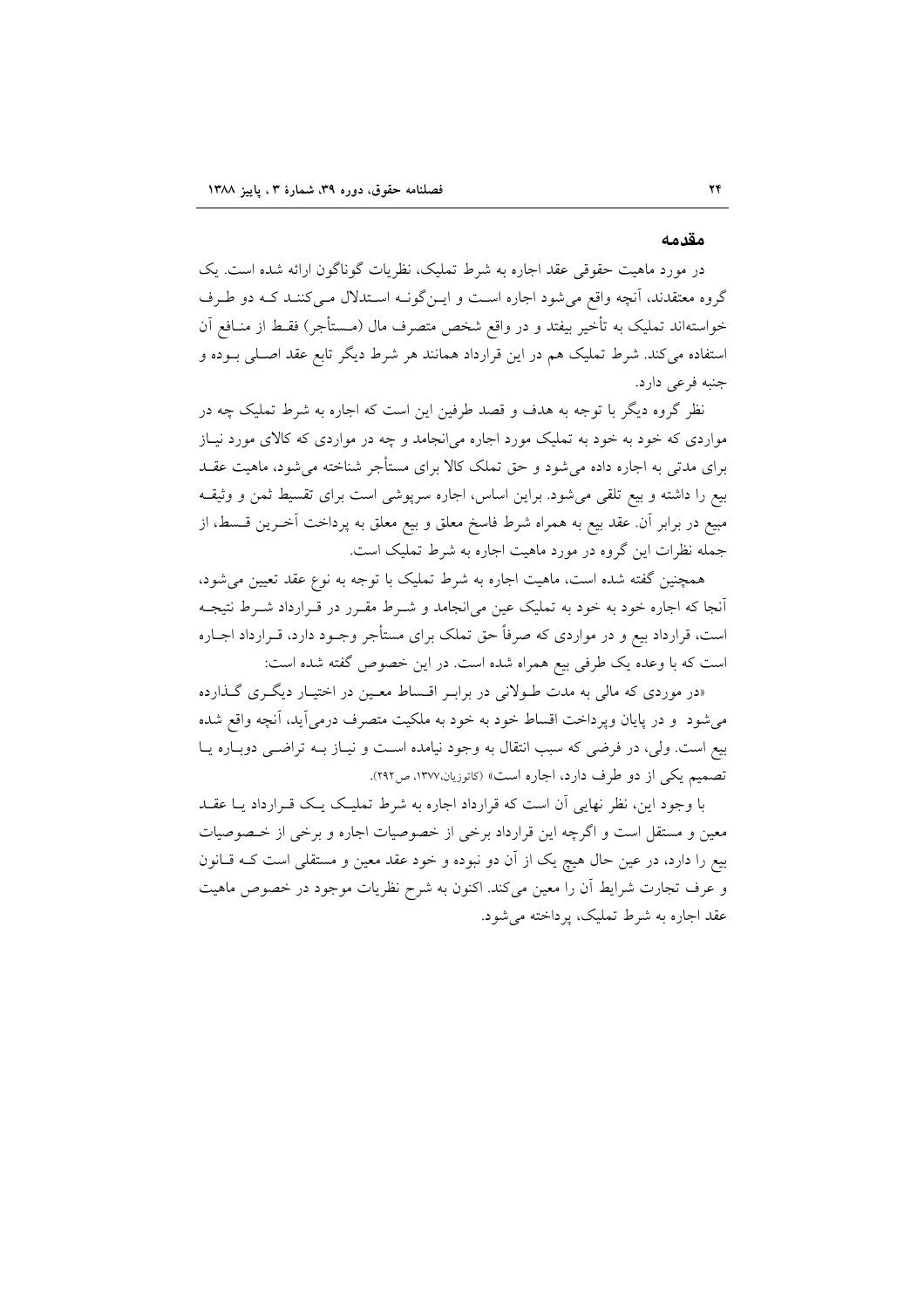## مدحث اول: اجار ه به شرط تملیک به عنوان عقد اجار ه گفتار اول: تحلیل نظری

با توجه به تعاریف ارائه شده از عقد اجاره به شرط تملیک، آنچه در بادی امر و با توجه به ظاهر عقد به ذهن متبادر می گردد، اجاره بودن عقد اجاره به شـرط تملیـک اسـت. بــسیاری از حقوقدانان این عقد را از نظر تحلیلی عقد اجارهای میدانند کـه بـا وعـده بیـع همـراه اسـت (کاتوزیان، ۱۳۸۱، ص ۲۹۲).

ماده ٥٧ آيينiامه قانون عمليات بانكي بدون ربا نيز آن را اجاره فرض كرده است.

مطابق نظریه فوق آنچه که در اجاره به شرط تملیک، موردنظر متعاملین است تملیک منافع است و شرط تملیک نیز تعهد تبعی و فرعی مندرج در عقد است و ویژگی خاص نـدارد. ایـن شرط به لحاظ نوع آن در عقد می تواند به صورت شرط فعـل باشــد یــا شــرط نتیجــه. در ایــن دیدگاه ارکان تشکیل دهنده اجاره به شرط تملیک همان عناصر عقد اجــاره اســت و ماهیتــاً از انواع عقود اجارهای است که در قانون مدنی و سایر قوانین خاص اجاره احکام و ضوابط حاکم بر أن تعيين شده است. استناد قانوني نظريه فوق علاوه بر مـاده ٥٧ أيـينiامـه قـانون عمليـات بانکی بدون ربا ماده ۱ آیینiامه اجرایی اجاره به شرط تملیک مورخ ٦١/٨/٢٦ شـورای پـول و اعتبار می باشد که در آن عقد اجاره به شرط تملیک به عنوان اجاره توصیف گردیده است. برابر ماده ۱ و ۱۳ آیین نامه مزبور، اجاره به شرط تملیک عقد اجارهای است کـه در آن شــرط شــده است، مستأجر در پایان مدت اجاره، عین مستأجره را در صورت عمـل بـه شــرایط منــدرج در قرارداد مالک گردد. بانکها نیز موظفند در متن قرارداد قید نمایند که در پایـان مــدت اجــاره و يس از يرداخت آخرين قـسط مـالالاجـاره و يـا پـس از پرداخـت و تـسويه كامـل باقيمانــده مالالاجاره (قبل از پایان مدت اجاره) در صورتی که تعهدات دیگر مستأجر طبق قرارداد کــاملاً انجام شده باشد، عین مستأجره به مالکیت مستأجر درآید. لذا اجـاره بــه شــرط تملیـک شــکل خاصی از عقد اجاره میباشد که مانند سایر عقود در آن شرطی وجود دارد. مطابق ایــن نظریــه شرط تمليک برخلاف مقتضاي ذات عقد و از جمله شروط باطل يا مبطل عقد نيز نمي باشد.

اثر عملی این نظریه آن است که در صورتی که مستأجر بدهکار گردد و طلبکاران از طریـق توقیف اموال خواستار مطالبه طلب خود گردند، بانک میتواند به عنوان شخص ثالث به توقیف اموال اعتراض نماید. از دیدگاه فقهای امامیه نیز مستأجر در اثر عقد، مالک منـافع تمــام مــدت اجاره می شود و به همین مناسبت پس از تسلیم عین مستأجره، میبایست تمام اجاره بها را نقداً بير دازد (كاتوزيان، ١٣٨١، ص ٣٤٩).

بنابراین، عقد اجاره به شرط تملیک، عقدی است تملیکی که سبب تملیک منافع تمام مدت اجاره می شود. از این نظر تمام قواعد عمومی اجاره در این باره نیز جاری می شود. تنها ویژگی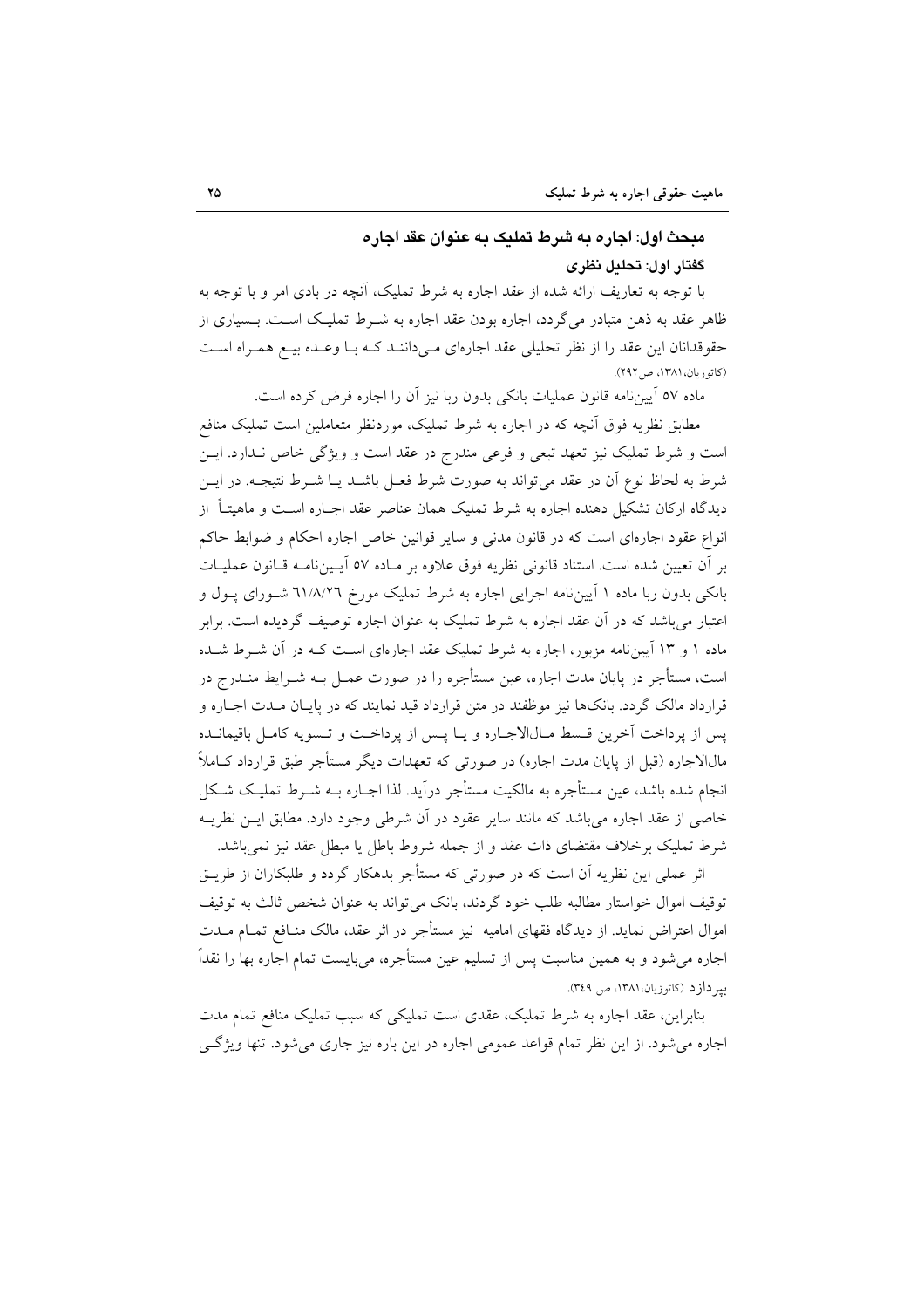که این عقد را از سایر عقود اجاره جدا می کند این است که در صورتی که شرط مقرر در عقــد شرط نتیجه باشد، عین مستأجره خود به خود پس از حصول شرط به مالکیت مستأجر درآمـده و در صورتی که شرط به صورت شرط فعل باشد، برای مستأجر حق تملک ایجاد خواهد شــد که در صورت تمایل وی، بانک مکلف است نسبت به انتقال آن بـه نـام مـستأجر اقــدام نمایــد (اکبرینه،١٣٨٣، ص ٦٣).

بدین ترتیب شرط تملیک چه به صورت شرط نتیجه باشد و چـه بـه صـورت شـرط فعـل موجب نمی گردد که ماهیت اجاره به شرط تملیک، خارج از عقد اجاره، تعیین گردد.

برابر اين نظريه «عقد مذكور مانند ساير عقود موضوع قانون عمليات بانكي بدون ربا، يكبي از عقود معین مندرج در قانون مدنی میباشد، این عقـد، عقـد اجـاره اسـت و از جملـه عقـود معوض می باشد، بدین معنی که موجر بدون انتقال مالکیت عـین مـستأجره، منـافع آن را بــرای مدت معین در قبال دریافت وجه یا مالی بابت استیفای منفعت، در اختیار مستأجر قرار می۵دهــد تا مستأجر از منافع آن بهرهمند شود. عقد اجاره به شرط تملیک از نوع اجاره است، لیکن اجاره مطلق نیست بلکه اجاره مقید به شرط میباشد. بدین معنی که موجر بدون انتقال مالکیت عـین مستأجره، منافع آن را برای مدت معین، در قبال دریافت وجه یا مالی بابت استیفای منفعت، در اختیار مستأجر قرار میدهد تا مستأجر از منافع آن بهرهمند شود. بدین معنی هرگاه مستأجر بــه تعهدات خود عمل نمايد، بانكها متقابلاً مالكيت عين مستأجره رادر يايان مــدت اجــاره بــدون دریافت ثمن به مستأجر انتقال خواهند داد» (حاوری،۱۳۷۱، ص۱۹۳).

بنابراین در اجاره به شرط تملیک رابطه حقوقی ایجاد شده بین متعاملین «رابطه استیجاری» است و با انقضای مدت اجاره و پرداخت اقساط اجاره بها،عین مـستأجره بــا توجــه بــه شــرط مندرج درعقد طبق ماده ٢٣٦ ق. م به مالكيت مستأجر درمي[يد. بديهي است لازم الاتباع بــودن شرط ناشی از لزوم عقد است که بــا وجــود حــق تملــک مــستأجر، برابــر مــاده ۲۳۷ . ق. م در صورت استنكاف موجر از انتقال مال، از طريق مراجع قانوني الزام موجر به انتقال قطعـي عـين مستأجره قابل درخواست مي باشد.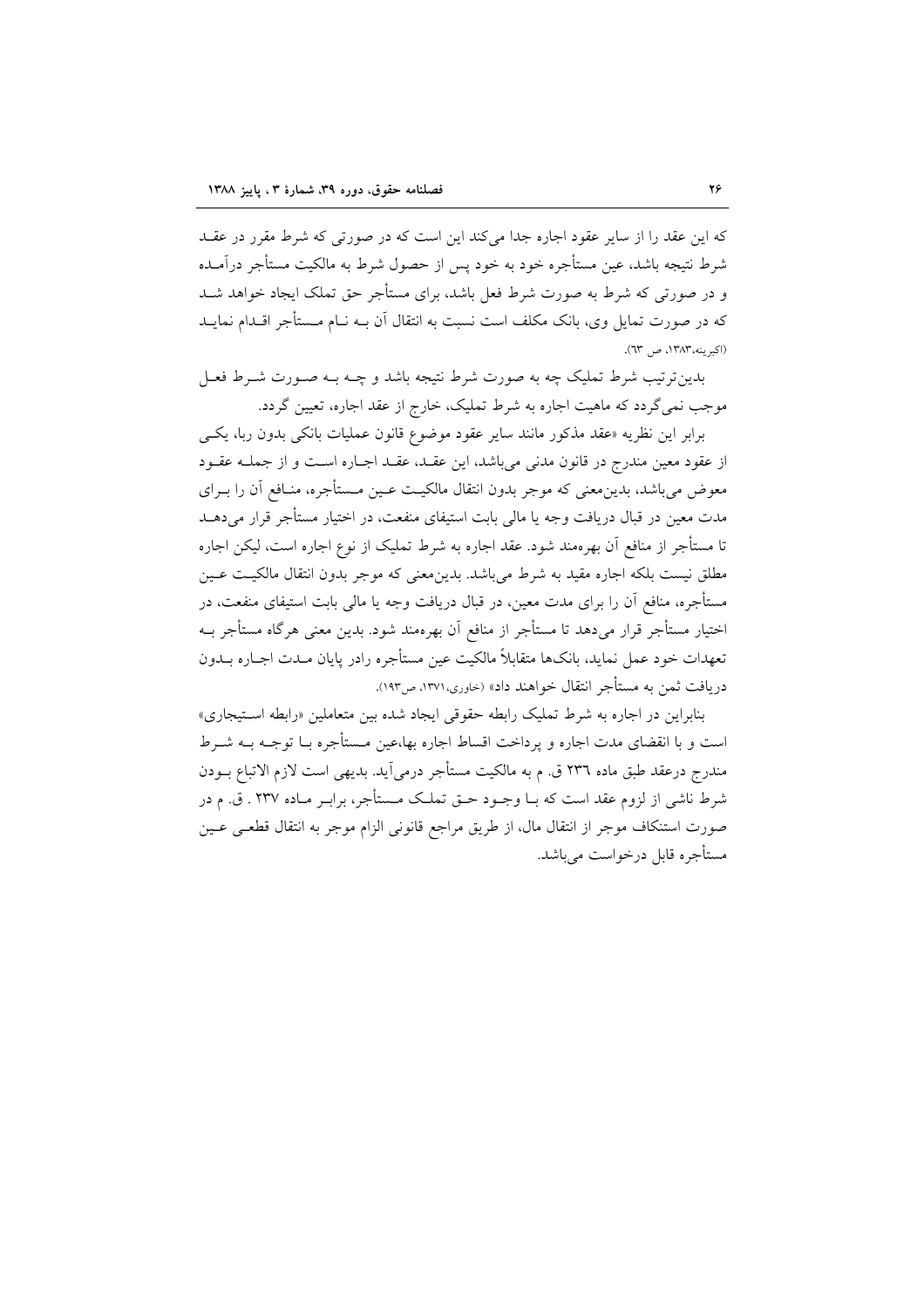### گفتار دوم: وجوه افتراق بین اجاره به شرط تملیک و عقد اجاره

علی رغم وجوه مشترک که بین عقد اجاره ساده با عقد اجاره به شرط تملیک وجـود دارد، این دو در موارد زیر با یکدیگر اختلاف دارند:

۱– در عقد اجاره آنچه متعلق قصد طـرفين قـرار مـيگيـرد، انتقـال منـافع عـين مستأجره در مدت زمان معین است و انتقال مالکیت به هیچ وجه هدف اصلی نیست. اما در عقد اجاره به شرط تمليک، قصد اصلي طرفين انتقال مالکيت است و چنانچـه به هر دلیل شرط انتقال انجام نیذیرد، اساس تراضی طرفین به هم مـی ریـزد. امـروزه عرف عامه، افرادی که از طریق قرارداد اجاره به شـرط تملیـک امـوالی را خریــداری نمودهاند، مالک می شناسد نه مستأجر؛

۲– در عقد اجاره به شرط تملیک برخلاف عقد اجاره معمولی و ماده ٤٧٣ قانون مدنی موجر حتماً باید مالک عین مستأجره باشد تا بتواند در انتهای قرارداد آن را بــه مالکیت مستأجر درآورد، در حالی که برابر مـاده پـاد شــده در اجــاره معمــولی، لازم نیست که موجر مالک عین مستأجره باشد و مالکیت منافع برای موجر جهــت انعقــاد عقد اجاره كافي است؛

٣- عقد اجاره، هيچگونه محـدوديت زمـاني چــه از نظـر حــداقل و چــه از نظـر حداکثر ندارد و تنها وابسته به تراضی طرفین قرارداد است. در حالی که در اجاره بـه شرط تملیک، محدودیتهایی در مدت زمان قرارداد وجود دارد. طبق تبصره ماده ٦١ آیین نامه اعطای تسهیلات بانکی، معاملات اجاره به شرط تملیک امـوالی کـه طـول عمر مفید آنها کمتر از دو سال باشد، برای بانکها ممنوع است (حداقل) و برابر ماده ٦١ همین آییننامه، مدت اجاره به شرط تملیک نباید از طول عمر مفید اموال تجـاوز نمايد (حداكثر)؛

٤– در عقد اجاره براي تعيين اجارهبها، از ملاکهاي عرفي استفاده مـي شـود. در حالی که در اجاره به شرط تملیک، ملاکهای دیگری برای تعیین اجاره بها مـشخص شده است. برابر ماده ٦٢ آيينiامه اعطاي تسهيلات بانكي «ميزان مالالاجاره در اموال مورد خریداری و یا واحدهای مسکونی احـداث شـده موضـوع مـاده ۱۳ بـا درنظـر گرفتن قیمت تمام شده، مدت اجاره به شرط تملیک و سود مناسب برای بانک تعیین می گردد. در احتساب سود پیش دریافت موضوع ماده ٦٦ ملحوظ خواهد شد»؛

٥– برخلاف عقد اجاره به شرط تمليک، در عقد اجاره معمولي بـه اسـتناد مــاده ٤٩٨ ق. م اگر عين مستأجره به ديگري منتقل شود، اجاره به حال خود باقي اسـت و به طورکلی در اجاره، موجر مجاز به هرگونه اقدام نسبت بـه عـین مـستأجره اسـت،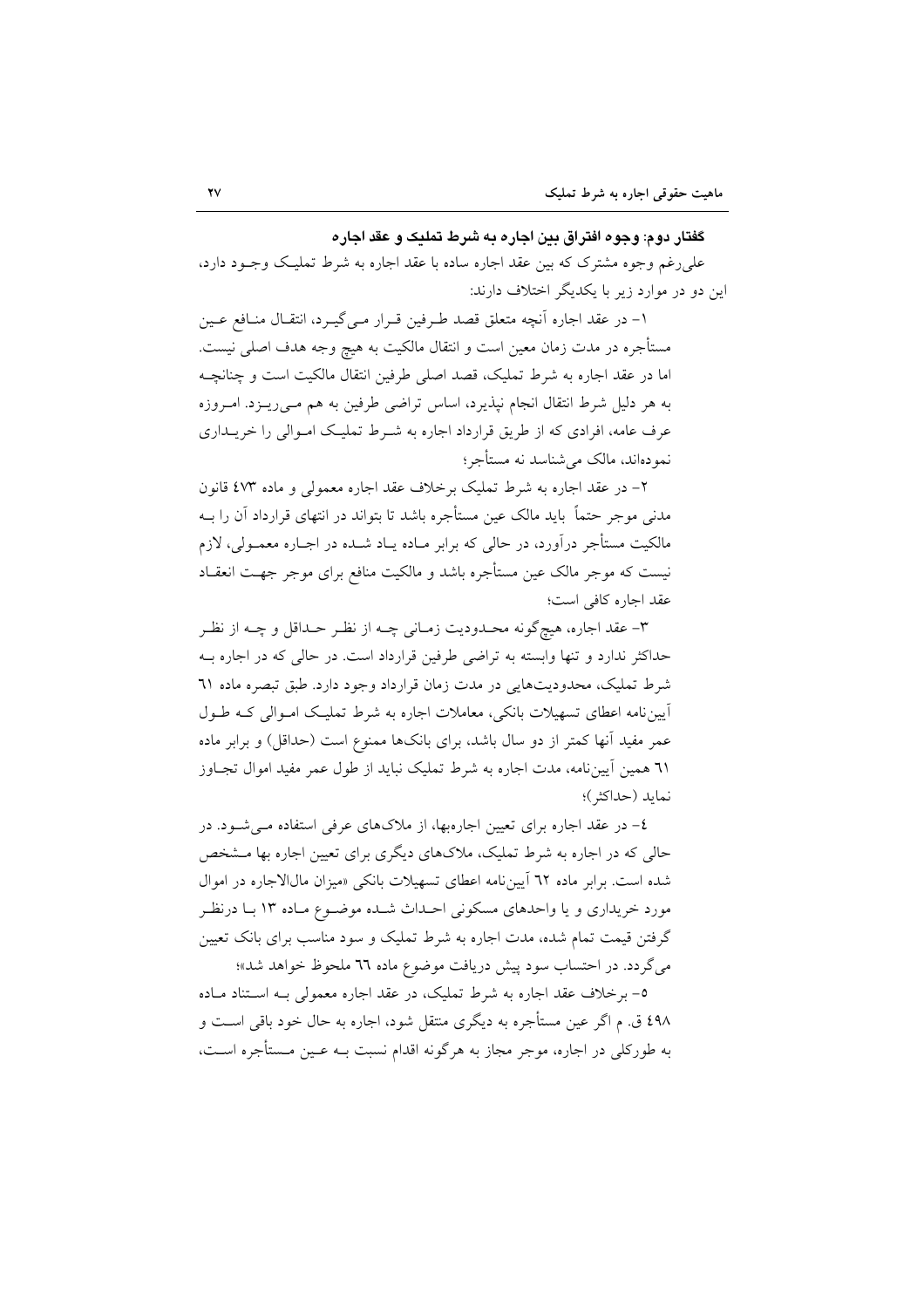مشروط بر أنكه خللي به حقوق مستأجر فعلى وارد نكند. مانند اينكه عـين مـستأجره را فروخته، به رهن گذارد و یا به شخص ثالثی هبـه کنـد. در واقـع در عقـد اجـاره، موجر عين را از لحاظ حقوقي در اختيـار دارد و از لحـاظ فيزيكـي عـين در اختيـار مستأجر است و این تصرف مانع تصرف حقوقی مـوجر نمـی گـردد. امـا در قـرارداد اجاره به شرط تملیک، از آنجا که نتیجه قرارداد انتقال مالکیت مورد اجاره به مستأجر است، ناگزیر موجر با محدودیتهای فراوانی روبرو خواهـد بـود و حـق هـیچگونـه دخل و تصرف که با مالکیتآینده مستأجر در تعارض باشد، را ندارد؛

٦– اجاره به شرط تملیک دارای یک رکن اعتباری میباشد که نقشی بــسیار مهــم در این قرارداد دارد و در واقسع هـدف از انعقـاد ایــن قــرارداد، دادن اعتبــار لازم بــه مستأجر ظاهري اين عقد است. منتهي اين اعتبار در قالب اجـاره بــه شــرط تمليـك، اعطا می گردد. در حالی که اجاره ساده، فاقد این رکن اساسی است و صـرفاً، منــافع عین مستأجره در مدت معین به مستأجر واگذار میگردد و اگر در مواردی حقی مثل حق کسب و پیشه، برای مستأجر به وجود آید، جنبه استثناء دارد؛

٧- در اجاره معمولي برابر مـاده ٤٨٦ ق. م و سـاير مقـررات موجـود در قـانون روابط موجر و مستأجر، تعمیر و نگهداری عین مستأجره به عهده موجر اسـت، مگــر اینکه خلاف آن شرط شده باشد یا عرف بلد برخلاف آن جاری باشد. امـا در اجــاره به شرط تملیک، مطابق بند ج ماده ٦ دستورالعمل اجرایی، پرداخت هرگونـه هزینـه .<br>تعمیرات حتی تعمیرات اساسی و کلی و همچنین هزینههای تکمیلــی و نظــایر آن در طول مدت اجاره، بدون حق مطالبه از موجر بر عهده مستأجر خواهد بــود. همچنــين بند هـ از ماده ٦ مرقوم پرداخت کلیه مالیاتها، عوارض متعلقه به عـین مــستأجره را بدون حق مطالبه از موجر به عهده مستأجر گذاشته اسـت. بــه گونــهای کــه ملاحظـه می شود مجموع تعهدات فوق فراتر از تعهدات یک مستأجر ساده اسـت و در اجــاره ساده و معمولی هیچ مستأجری چنین تعهداتی را نمیپذیرد. حتی براسـاس مـاده ١٤ دستورالعمل اجرايي، بانكها مكلف گرديدهاند، اموال موضوع قرارداد اجاره به شـرط تملیک را تا پایان مدت، به نفع بانک بیمه نمایند. جالب اینکه این تکلیف را بانک به نفع خود و به هزینه مستأجر انجام داده و مــستأجر مکلـف بــه پرداخــت حــق بیمــه مر باشد؛

۸– تفاوت دیگری که در این رابطه به نظر می رسد آن است که اجـاره بــه شــرط تملیک ماهیت تجاری و اجاره معمولی ماهیت مدنی دارد. در اجاره به شرط تملیک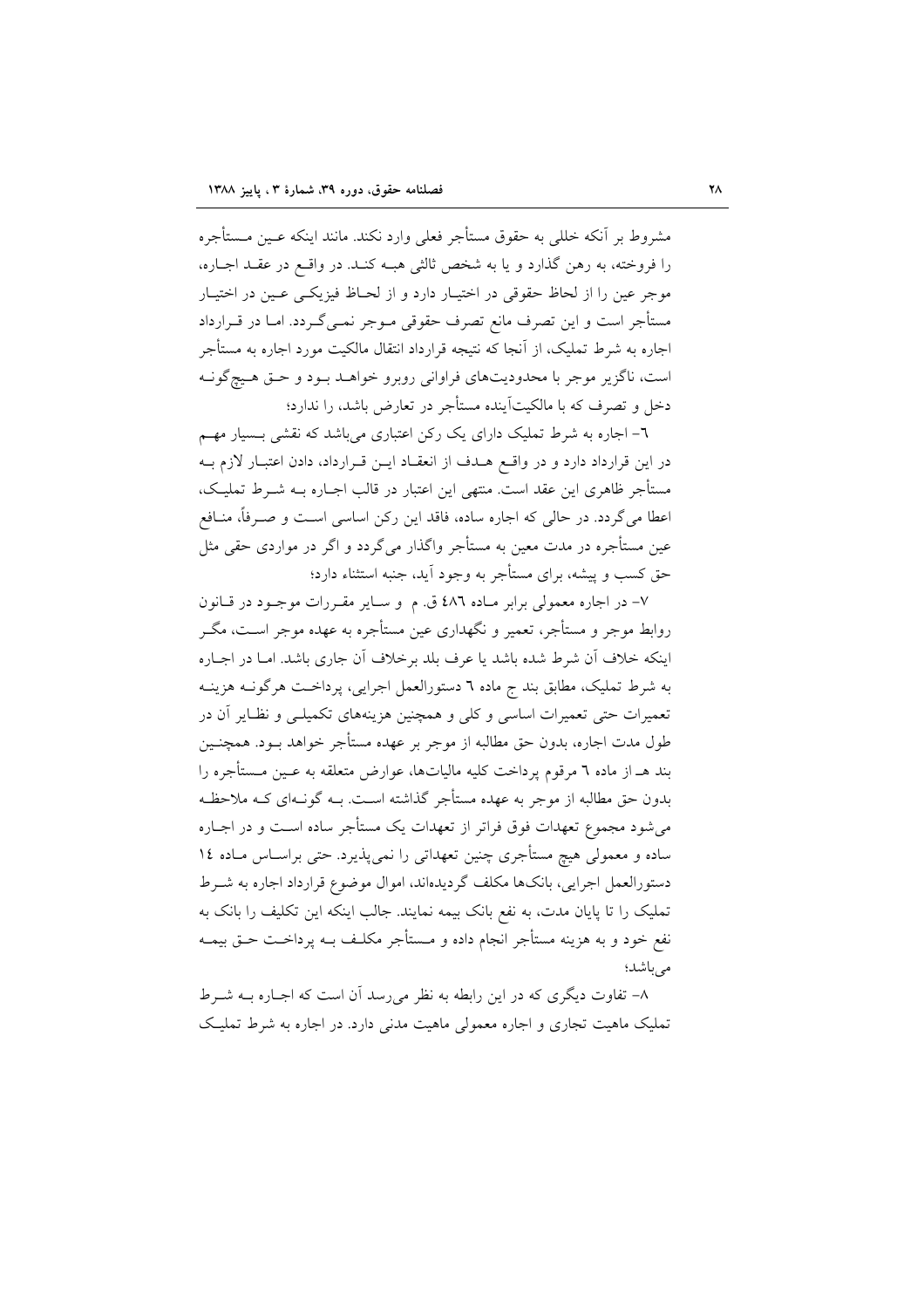اگر چه از مفاهیم حقوق مدنی استفاده می شود، لیکن یک قرارداد تجباری محسوب می شو د (موسوی شهری، ۱۳۷۳، ص ٦۷).

در مجموع برابر آنچه ذکر شد، قرارداد اجاره به شرط تملیک، بــا ویژگــی هــایـی کــه دارد از قرارداد اجاره جدا می گردد. مهمترین ویژگی این عقد آن است که در پایان مدت قرارداد، عـین مستأجره خود به خود یا به انتخاب مستأجر، به تملیک نهایی وی درمـی]یــد. یعنــی عقــد هــم سبب تملیک منافع است و هم سبب تملیک عین بـا ایــن تفــاوت کــه ســبب نخــست منجــز و مستقيم و مقدم است و سبب دوم معلق و با واسطه و موخر (كاتوزيان، ١٣٨١، ص١٨٧.

#### مبحث دوم: اجاره به شرط تملیک به عنوان عقد بیع

برخی از حقوقدانان در مورد ماهیت حقوقی عقد اجاره به شرط تملیک، أن را با عقــد بیــع مقایسه نموده و با ارائه مستنداتی اظهار داشتهاند که عقد اجاره به شرط تملیک، یک عقــد بیــع است و عقد اجاره در حقیقت یک عقد صوری و ظاهری است که طرفین بـرای پنهـان داشـتن عقد بيع و همچنين دريافت ثمن تحت عنوان مالالاجاره، منعقد كردهاند. براي مثال در يكبي از این نظریات، عقدی که در اَن صاحب مال غیرمنقول بر متعامل (که بــه ظــاهر مــستأجر اســت) شرط میکند که پس از دادن چند قسط معین مالک عین ۖ مستأجره شود را بیــع دانــسته اســت (جعفري لنگرودي، ۱۳۵۷، ص۱۰).

به عبارت دیگر، طبق این نظریه اجاره به شرط تملیک یا اجاره فروش (la location-vente) عقد اجارهای است که مقدمه بیع واقع میشود. در این عقد عـین مـستأجره، پــس از پرداخــت اقساطی معین از اجاره بها، به مالکیت مستأجر در می آیــد (بــه صــورت شــرط نتیجــه) و عــین مستأجره از تاريخ قبض در ضمان مستأجر است. مستأجر حق فسخ عقد اجاره را دارد و موجر بايد آنچه از اجرت المسمى در اقساط معين گرفته پس بدهد، ولى اجرت المثل مدت انتفاع را از مستأجر می گیرد (ماده ۲٤۱۲ – ۲۷۲۸ ق. م اتیویی) (جعفری لنگرودی،۱۳۷۸،ص ۱۲۲).

همین نویسنده در مواد ۱٤٥٥ و ١٤٥٦ طرح اصلاح قانون مدنی خود در این مورد چنین می نو پسد:

ماده ١٤٥٥: اگر درعقد اجاره غيرمنقول شرط كنند كه مستأجر يس از يرداختن تعــدادي از اقساط مال الاجاره، به صورت شرط نتیجه مالک عین مستأجره گردد، این عقــد بیــع اســت نــه اجاره ، هرچند که آن را به صورت اجاره درآورده باشد.

تبصره: در قصد نتیجه عقود، غایات ملاک است نه میادی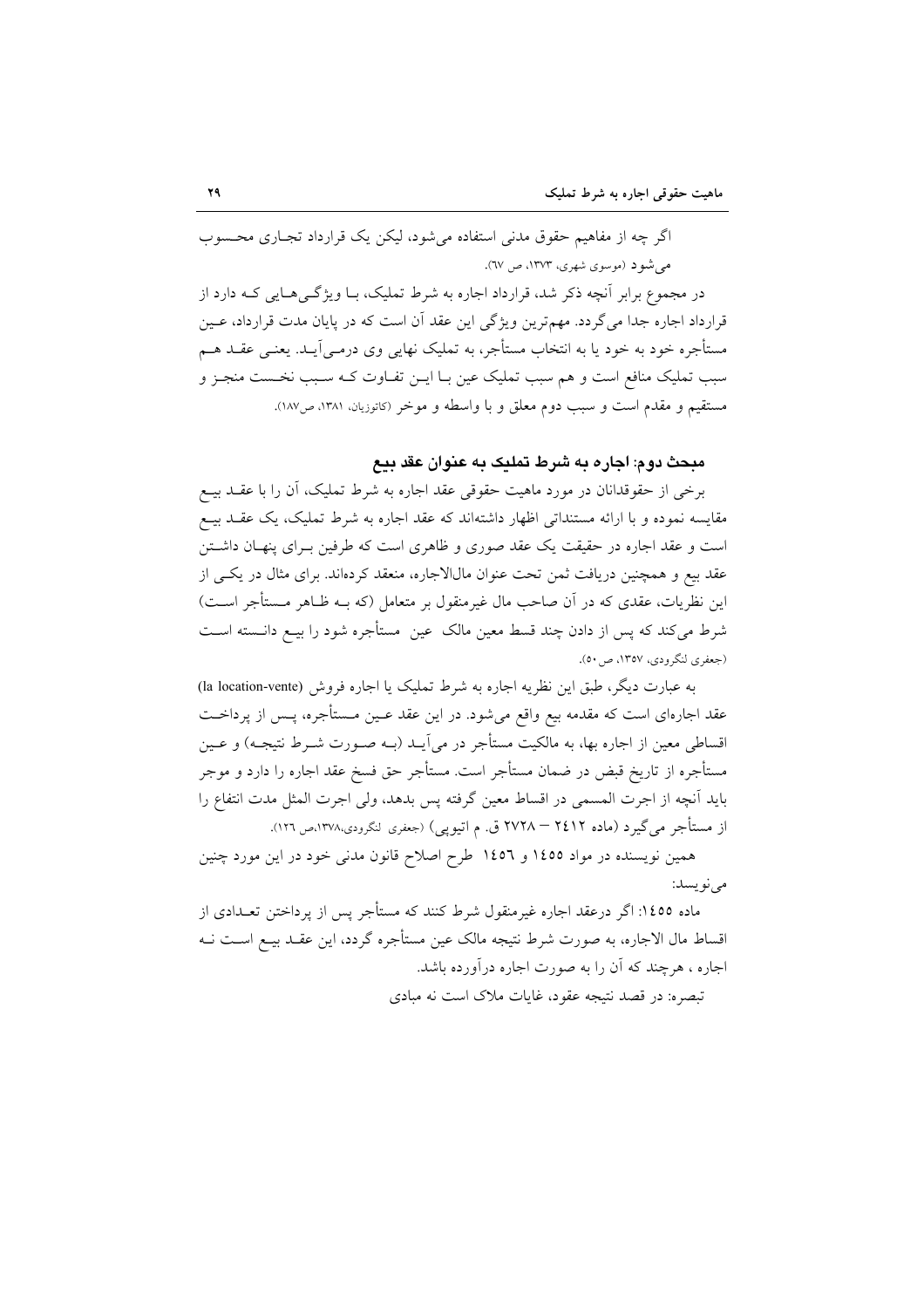ماده ١٤٥٦: اگر غیرمنقولی را اجاره دهد که اجاره بها به اقساط داده شود و به نفع مــستأجر شرط کنند که پس از دادن تعدادی از اقساط مذکور، حق تملک عین مستأجره را داشته باشد با مشخصات ذبل:

الف) عين مستأجره از تاريخ قبض درضمان مستأجر باشد؛

ب) مستأجر حق پیش خرید عین مستأجره را که از عقـد مزبـور تحـصیل کـرده، در دفتـر املاک محل وقوع ملک به ثبت برساند؛

ج ) مستأجر حق فسخ اجاره را با رد عین مستأجره و استرداد اقساط پرداخت شــده داشــته ىاشد.

این عقد که «اجاره فروش» نامیده شده، بیع است» (جعفری لنگرودی، ۱۳۷۹، ص ۸۵٤ و ۸۵۵).

براین اساس، هدف اصلی از نظر طرفین این عقد تملیک عین مستأجره به مستأجر در آینده است، نه در زمان انعقاد عقد اجاره. این هدف با شرط تملیک تحقق پیدا می کند. به موجب این شرط مستأجر میتواند ثمنی را که در زمان انعقاد اجاره به صورت طرح عقد بیع، مــورد توافــق قراردادهاند به موجر بدهد و اجاره بهای تأدیه شده را جزء ثمــن مــذکور حــساب کنــد. و اگــر اجارهبهای پرداخت شده کمتر از ثمن باشد، مابقی را یکجا بدهد و عین مستأجره را به عنــوان بیع تملک کند.

> بنابر اين: اولاً – پیش از تملک مستأجر و پس از عقد اجاره بیعی واقع نشده است؛ ثانياً – بيع عقدي مستقل نيست، بلكه به صورت شرط ضمن عقد اجاره است؛

ثالثاً – بین تاریخ اجاره و تاریخ تملک مبیع، موجر هم مالک مبیع است و هم مالک اقــساط اجاره که گرفته است و این اجتماع عوض و معوض است. میتوان گفت: کـه قبـل از تملـک عین، اقساط اجاره عنوان ثمن را نداشته است تا اجتماع عوض و معوض صورت گیرد. و مبیـع پس از تملک، مال مستأجر و اقساط تأدیه شده مال مـوجر مـیشـود، پـس اجتمـاع عــوض و معوض نيست؛

رابعاً- ثمن در بیع از تاریخ تملک مبیع محقق میشود، نه قبــل از آن. زیــرا یکــی از اصــول موازنه، تملیک در برابر تملیک است و این اصل در اجاره فروش رعایت نشده اسـت. اشـکالی است که راهحل ندارد (جعفری لنگرودی، ۱۳۸٦، ص ۱۱٤ - ۱۱۳).

در نظر مشابه دیگر، عقدی که در آن مالی به مدت طولانی در برابر اقساط معین در اختیـار دیگری گذارده می شود و در پایان مدت و پرداخت اقساط، خود به خود بـه مالکیـت متـصرف در می آید، بیع دانسته شده است. طبق این نظریه عقد تابع قـصد واقعـی دو طـرف اسـت و از أنجا كه قصد طرفين در اجاره به شرط تمليك، فروش كالاست و اجاره مقدمه أن قـرار گرفتـه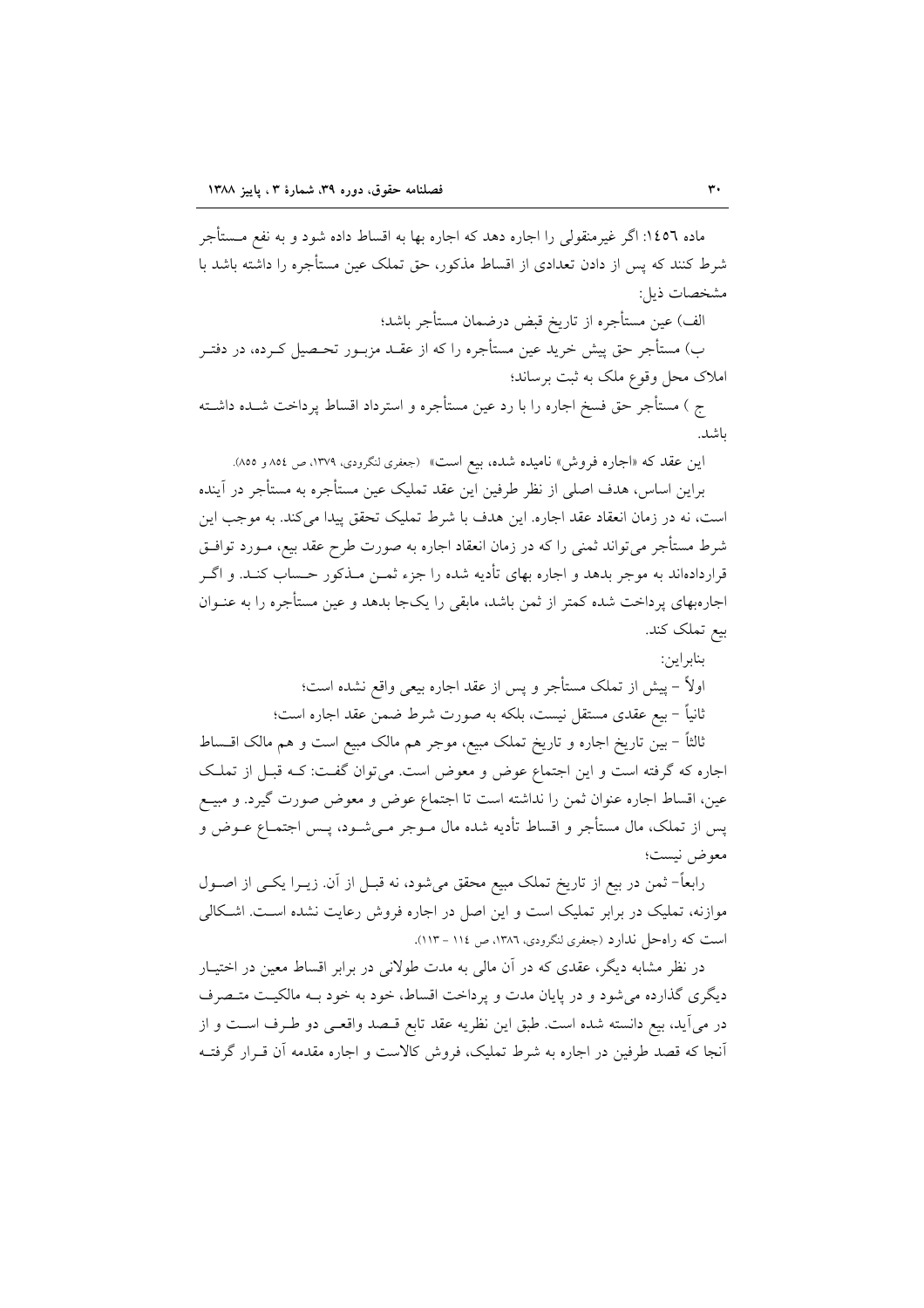است، از این جهت آنچه واقع گردیده بیع است نــه اجــاره. و در واقــع در ایــن قــرارداد اجــاره سرپوشی برای تقسیط ثمن و وثیقه گرفتن مبیع میباشد (کاتوزیان، ۱۳۸۱، ص ۷۸).

همانگونه که ملاحظه میگردد مهمترین دلیل طرفداران نظریهای که اجاره به شرط تملیک را بيع ميدانند قصد اصلي طرفين عقد است. به موجب قاعده «العقود تابعه للقصود» عقد تــابع قصد طرفین به وجود آورنده آن است و با توجه به اینکـه قـصد در اجـاره بـه شـرط تملیـک فروش كالاست نه اجاره آن، از اين جهت اجاره به شرط تمليك را ميبايست عقد بيع دانـست و آثار عقد بیع را بر آن بار کرد. در انگلستان نیز بعـضی از حقوقـدانان عقـد اجـاره بــه شــرط تملیک را بیع دانستهاند و در جهت اثبات ادعای خود، به این موضوع استناد کردهاند که قسمت اصلی و اساسی عقد اجاره به شرط تملیک، این است که مستأجر حق خرید دارد. افــراد وقتــی قرارداد اجاره به شرط تملیک را منعقد میکنند، جهت اجاره نیست بلکه برای خرید است. در واقع روش خاص است، که در اَن پرداخت ثمن به تأخیر می|فتد و اگـر اختیـار خریــد از بــین برود، كل ارزش قرارداد اجاره با أن از بين ميرود. اگر فرض و هــدف شـخص صــرفاً انعقــاد یک عقد اجاره مثل عقد اجاره ماشین باشد، او همان قرارداد اجاره معمولی را منعقد می کنـد و قرارداد اجاره به شرط تملیک را، شخصی منعقد میکند کـه قـصد خریـد موضـوع قـرارداد را داشته باشد. پس اجاره به شرط تملیک در واقع عقد بیع است (موسوی شهری، ۱۳۷۳، ص۳۳).

موافقان این نظریه در خصوص اینکه عقد اجاره به شرط تملیک خود چه نوعی از عقد بیع است با یکدیگر اختلاف دارند. گروهی آن را عقد بیع معلق و گروهی دیگـرآن را بیـع باشــرط فاسخ معلق مي دانند(معيني،١٣٨٤،ص٢٧٨).

#### گفتار اول: تحلیل نظری اجاره به شرط تملیک به عنوان بیع معلق

براساس این نظریه قرارداد اجاره به شرط تملیک، بیع معلقی است که تملیک در آن منـوط به پرداخت آخرین قسط شده است. لذا در خلال مدت اجاره از آنجا که انتقـال مالکیــت واقــع نشده است، مالکیت عین برای موجر باقی خواهد ماند و انتقال مالکیت، معلق به حصول معلـق عليه است كه چيزي جز يرداخت اقساط و انجام تعهدات مستأجر نمي باشد.

در تحلیل این نظریه می توان گفت: مالالاجاره پرداختی در طول مدت اجاره، مجموع بهای عین مستأجره و نرخ سود متعلقه به ثمن، با در نظر داشــتن ســنوات پرداخــت أن بــه صــورت اقساط میباشد و آنچه مورد توافق طرفین قرار گرفته است، عقد بیع است و عنــوان اجــاره در حقیقت طریقی است برای اخذ سود ناشی از پرداخت تسهیلات مزبور که بـه عنـوان ثمـن یـا بخشی از ثمن معامله قرار گرفته است. به موجب این نظریه در دو مورد زیر میبایست تفاوت قائل شد. اگر شرط تعلیقی که در عقد درج گردیده است شرط نتیجه باشد، یعنی اجباره خبود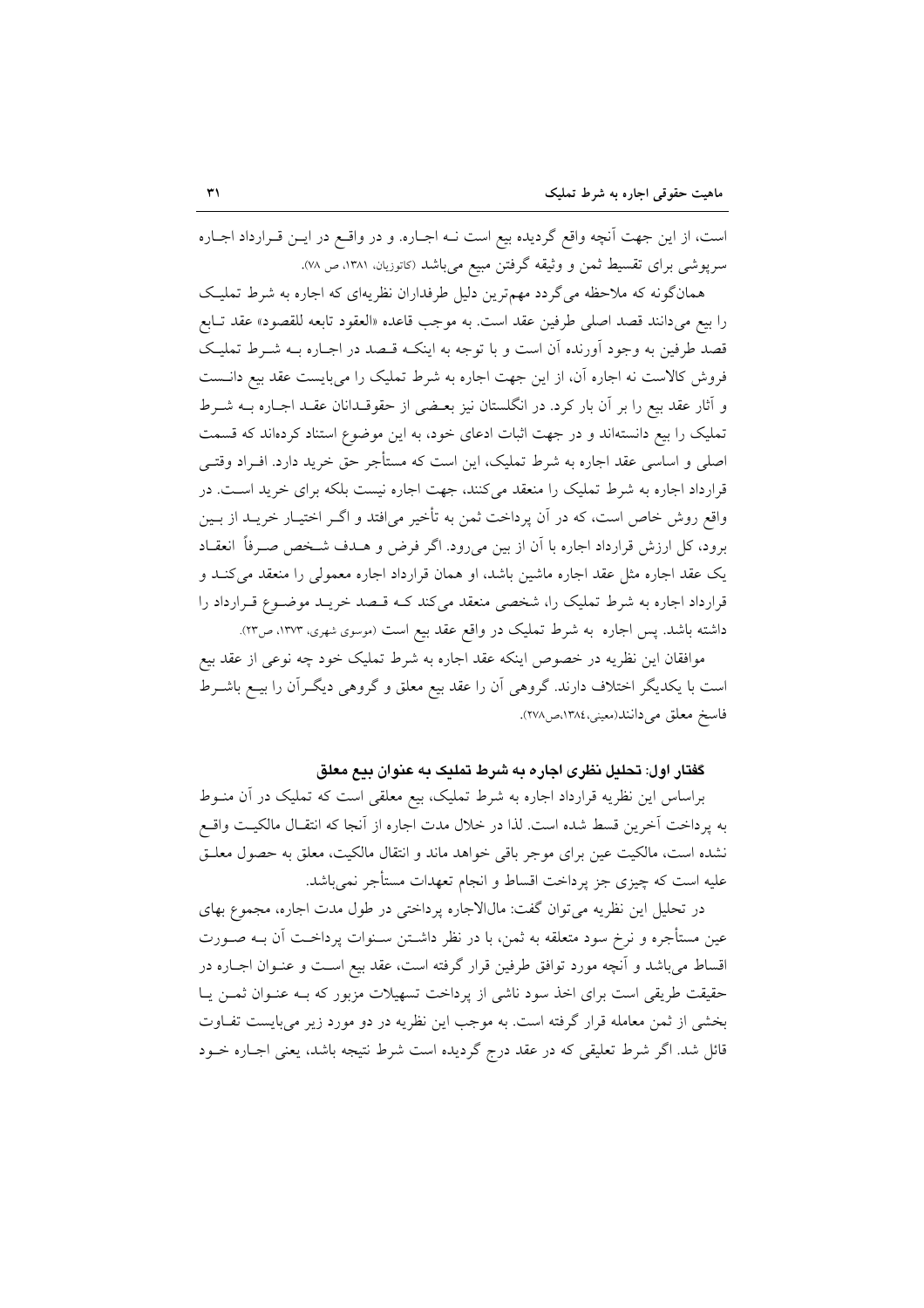به خود به تملیک عین مستأجره منجر گردد و اقساط اجاره بها در واقع ثمن معامله تلقی گـردد که به اقساط و با احتساب سنوات مزبور پرداخت گردیده است، در حقیقت بایـد پــذیرفت کـه اجاره خود موضوعيتي ندارد. زيرا آنچه مؤيد اراده باطني افراد است، در حقيقت بيعـي اسـت که واقع گردیده است. لیکن پرداخت ثمن آن به طور اقساط شرط گردیده است. پس در زمـان انعقاد عقد بیع مانعی برای انتقال مالکیت وجود داشته است که آن یک مانع قـراردادی بـوده و انتقال مالکیت را به زمان مؤخری موکول میiماید. تفاوت این عقد با عقد بیع اقساطی آن است كه در بيع اقساطي(vente temperament)، خريدار ثمن را به اقساط مي دهد ولي از ابتدا مالكيت کالا به وی منتقل شده است (جعفری لنگرودی، ۱۳۷۸، ص۹۳۰).

ولی در فرضی که شرط تعلیق مندرج در عقد به صورت شرط فعل میباشـد، وقـوع عقـد نیاز به انشای اراده مستأجر یا موجر حسب مورد خواهد داشت. اگر این اختیار در قــرارداد بــه مستأجر داده شده باشد که همزمان با یرداخت آخرین قسط ثمــن، حــق تملــک عــین را داشــته باشد، وقوع بیع موقوف به انشای اراده وی بوده که در حقیقت قبولی است که بــه ایجــاب بیــع در زمان انعقاد عقد متصل میشود و عقد بیع واقع خواهد شد. در همین فـرض نیــز اجــاره بــه شرط تملیک را اجاره که با وعده یک طرفی بیع همراه است تفسیر می کنند.

اینکه مستأجر در پایان مدت اجاره، حق داشته باشد عین مستأجره را مالک گردد. یعنــی بــا توافق موجر عقدي جديد منعقد نمايد يا اينكه قبول ايجابي باشد كه موجر ضـمن عقـد اجـاره به شرط تملیک انـشاء کـرده اسـت، موجـب تغییـر ماهیـت اجـارهای قـرارداد نخواهــد شــد. قراردادهایی همچون (Leasing) آمریکایی و (Hire purchase) انگلیسی و (Credit bail) فرانسوی همه قراردادهایی هستند که مستأجر در پایان مدت اجاره، حق خرید پیدا می کند و در انتخـاب آزاد است که بیع را بپذیرد و آن را منعقد کند و یا اینکه آن را نپذیرد. در هـر صـورت ماهیــت اجارهای بودن قراردادهای فوقالذکر قوی تر است. زیرا در هر دو تنها موجر است که ملـزم بـه انتقال مورد اجاره می باشد و مستأجراختیار دارد انتقال مـورد اجـاره را پذیرفتـه و آن را مالـک گردد و یا اینکه به موجر مسترد نماید.

رویه قضایی فرانسه نیز هرجا قرارداد اجاره به شرط تملیک را یـک اجـاره سـاده توصـیف کرده، مراد اجاره به شرط تملیکی بوده است که با وعده یک جانبه بیع همراه شده اسـت. مـثلاً در چهاردهم نوامبر ۱۹٦۸ دادگاه لیون فرانسه در رأی شماره ۱۹٤۲– ۲ خود، قرارداد مزبــور را عقد اجاره توصيف كرده است (خدادوستان، ١٣٧٨، ص٤٥).

می توان گفت در این فرض همزمان با انشای عقد اجاره، موجر ایجـاب بیــع را نیــز انــشاء می کند و بدیهی است حیات این ایجاب مستلزم عدم انتقال عین تا پایان مـدت اجـاره خواهـد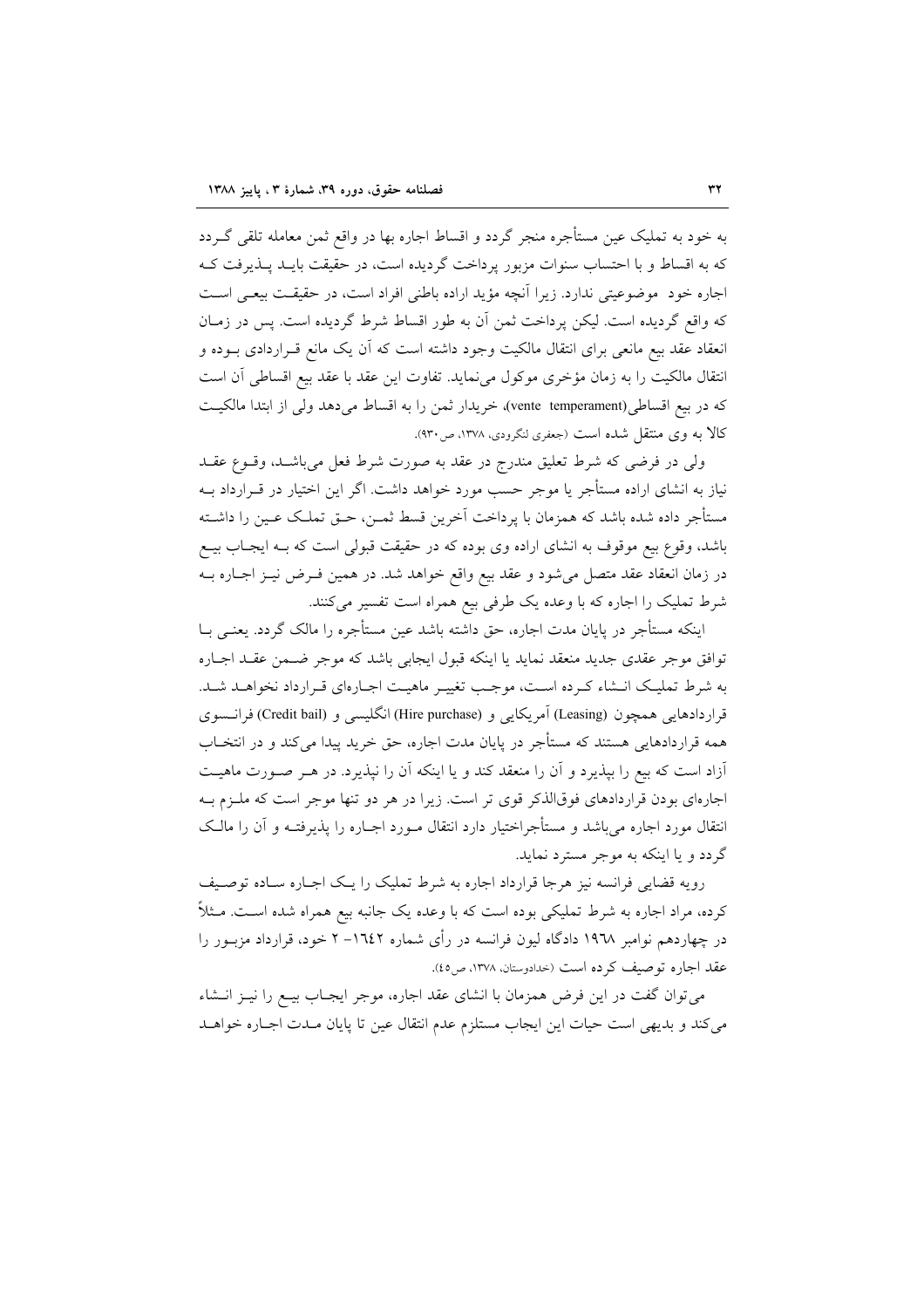بود. در واقع قرارداد اجاره مقدمه بیع واقع می شود و لیکن مستأجر حق دارد تا قبــولی خــود را ضميمه ايجاب مزبور نمايد.

با ملحوظ داشتن حاكميت اراده، مدت زمان اعتبـار چنـين ايجـابي تـا پايـان مـدت اجـاره میماند و با انقضای مدت اجاره در صورت قبولی مستأجر، عین مستأجره به تملیک مــستأجر درمي آيد و در صورت رد ايجاب، عمر آن به پايان مي رسد.

لیکن در صورتی که اجاره توأم با وعده دو طرفی بیع باشد، تعهد دو جانبـه بــرای مــوجرو مستأجر ایجاد میگردد. به عبارت دیگر، علاوه بر موجر مستأجر نیز ملتزم به بیـع مــورد اجــاره می گردد و این التزام به عنوان یک تعهد دو جانبه می باشد. در این وضعیت ایجاد بالفعل بیع در زمان انعقاد عقد مورد نظر نیست، بلکه ایجاد تعهد مــشترک بــر تــشکیل بیــع در زمــانـی مــوخر (اتمام اقساط اجاره بها) مورد تراضي ايشان است. لذا تعهـد بـر بيـع را نبايـد يـك بيـع معلـق دانست. زیرا در وعده بیع، اساساً انشای بیع صورت نمی پذیرد تا ماهیـت مـورد اراده منجـز پـا معلق به امری باشد. بلکه هدف طرفین ایجاد تعهد بر انشای آن در آینده است که بـدین شـکل ظھور مي يابد.

گفتار دوم: تحلیل نظری اجاره به شرط تملیک به عنوان بیــع تــوأم بــا شــرط فاســخ معلق

ممکن است طرفین در ضمن عقد بیع شرط کنند که در صورت وقوع حادثـهای در أینــده، عقد از ابتدا منحل شود. یعنی انحلال عقد و از بین رفتن تعهد را معلق بـه وقـوع حادثـهای در آينده مي كنند (كاتوزيان،١٣٦٤، ص٥٥).

حقوقدانان چنین شرطی را که خود معلق بوده و امکان به وجود آمـدن آن بینـابین اسـت و در صورت وقوع قادر است عقد را از ابتدا منحل کند، به شرط فاسخ معلق تأویل کردهاند. مثل آنکه فروشنده در ضمن عقد بیع شرط کند که اگر ثمن را در یک سال دریافت نکردم، عقــد از ابتدا منفسخ باشد.

البته این چنین شرطی در حقوق ایران وفقه امامیه ناشناخته بوده است و تنهـا مـوردی کـه می توان آن را مشابه این شرط دانست، همان خیار شرط است که حسبالشرط متعاقدین حـق فسخ قرارداد را تا زمان معینی دارند. اما این خیار هم، عقد را از زمان اعمال آن منحل می کند و نه از ابتدا. به عبارت دیگر، این وضعیت که عقدی به وجود آید و آثار حقـوقی خـود را ایجـاد كند، ولي پس از حصول معلق عليه، عقد و آثار آن از ابتدا كان لم يكـن شــود، بــا هــيچيــك از تأسيسات سيستم حقوقي ايران و فقه اماميه، قرابت ندارد (شهيدي، ١٣٧٧، ص٦٣).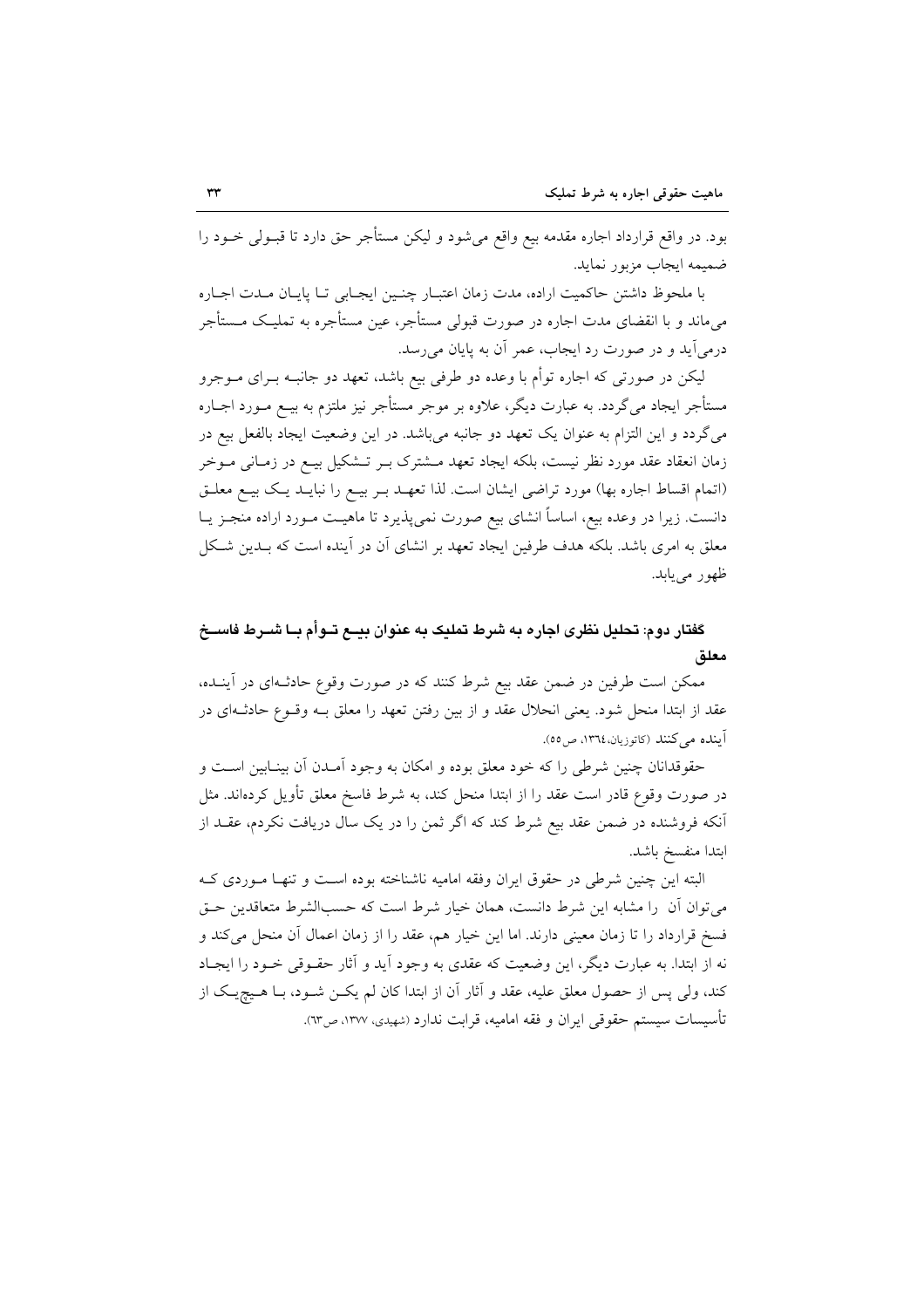به هرحال، همانگونه که گفته شد، طبق این نظریه اگر چه طرفین به لحـاظ ایجـاد طریقـی برای دریافت تسهیلات ارائه شده و سود ناشبی از آن و ایجاد وثیقه برای اعتباردهنده عقد را بـه صورت اجاره منعقد می کنند، ولی قصد واقعی آنها عقد بیع و بهرهمندی آثار آن کـه مهــمتـرین مصداق آن انتقال مالكيت است مي باشد.

براین اساس، اجاره به شرط تملیک، بیعی است همراه با شرط فاسخ معلق بدین معنی کـه مالکیت از زمان عقد به مستأجر منتقل میشود، (مستأجر ظاهری) لیکن شرط فاسخ درج شــده در آن موجب می گردد تا در اثر تخلف مستأجر از هریک از مواد قرارداد، عقـد خــود بــه خــود منحل گردد. اگر این گونه تحلیل قابل پذیرش باشد باید پذیرفت که اجاره عقدی صوری بـوده و لذا در برابر طلبکاران مــستأجر، قابـل اسـتناد نمـیباشــد و آنــان مـیتواننــد در صــورت ورشکستگی مستأجر، عین مستأجره را در شمار اموال او به حساب آورند.

برعکس، هرگاه گفته شود که بیع معلق است و تملیک منوط به پرداختن آخرین قسط ثمن شده است، در دوران اجاره مالکیت برای موجر باقی میماند و ضمان تلف کالا نیـز برعهـده او میباشد. در نتیجه دو عقد اجاره و بیع در کنارهم قرار میگیرند. ولی این تمهیـد نیـز بـه طـور كامل ترديد در باره واقعى بودن اجاره را از بين نمي برد (كاتوزيان، ١٣٦٤، ص٧٩).

براساس این نظریه، این گونه تحلیل میشود که عقد از زمان انعقـاد آن واجـد آثـار قـانونی بوده و به تبع آن مالکیت نیز انتقال یافته است. لیکن اگر شرط تحقق یابد، قــرارداد و در نتیجــه انتقال مالکیت کانالم یکن تلقی شده و مثل این است که مشتری هیچگاه مالک نبوده است.

بدیهی است پذیرفتن این نظریه، مــستلزم پــذیرش وجــود مالکیــت بــرای مــستأجر قبــل از پرداخت تمامی اقساط است و این بدان معنی است کـه کـالا یـا ملـک مـورد نظـر در شـمار داراییهای مستأجر به حساب آمده، فلذا در موارد خاص مثل ورشکستگی او قابـل توقیـف از ناحیه طلبکاران است. در حالی که توجه به قصد و اراده باطنی مشخص می نماید که تمامی این تمهیدات برای جلوگیری از ضررهای وارده به اعتبار دهنـده اسـت و عـدم انتقـال مالکیـت از ناحیه او تا پرداخت کامل اقساط، به جهت ایجاد وثیقهای است کـه منـافع او را بـه مخـاطره نیندازد و لذا نتیجه نظری و عملی این نظریــه مغـایر و معــارض بــا خواســت مــشترک طــرفین خواهد بود.

در هر صورت، همانگونه که در ابتدای بحث اشاره شد، نظـر عـدهای بـا توجـه بـه قــصد طرفین آن است که اجاره به شرط تملیک عقد بیع است. براین اسـاس تعریـف ارائـه شـده در ماده ٥٧ آيين نامه اجرايي قانون عمليات بانكي بدون ربا، كه قرارداد مزبور را اجارهاي مـي دانــد که در آن شرط شود مستأجر در پایان مدت اجـاره عـین مـستأجره را مالـک گـردد، براسـاس صورت قرارداد تنظیم شده است و با قصد مشترک طرفین و همچنین آثار و شـرایط ایـن عقـد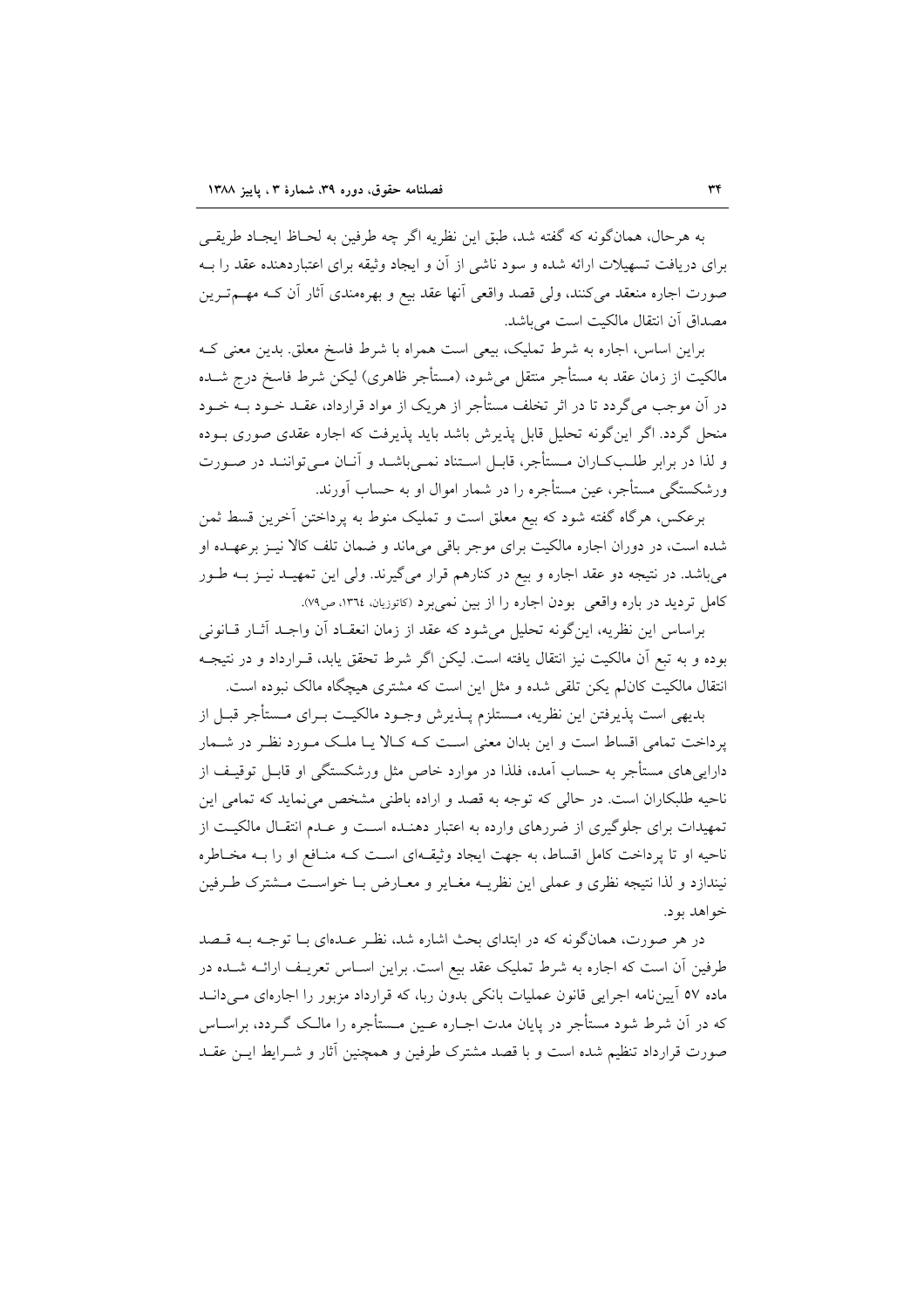سازگار نیست. در واقع اّنچه واقع شده بیعی است که وعده متقابل اّن به صـورت اجــاره مبیــع به خریدار درآمده است. به بیان دیگر، آنچه هدف طرفین است و برای رسـیدن بــه آن تراضــی می کنند، بیع کالای موردنظر و تعلیق تملیک به پرداخت تمام ثمن است، اجاره به منزله صورت این ماده و مقدمه تحقق معنای مطلوب است.

مواد ٢٤١٢ و ٢٧٢٨ قانون مدنى اتيويى نيز اين قرارداد را بيع مىدانـد. بـه همـين صـورت مصريان نيز اجاره همراه با وعده بيع (location - vente) را تحت عنوان «ايجارالساترللبيع» عقــد بیع دانستهاند. ماده ٤٣٠ ق.م مصر عقد اجاره به شرط تمليک را بيـع توصـيف كـرده اسـت نــه اجاره (سهنوري، ۱۹۳٤،ص ۱۷۱).

براساس ماده مزبور هرگاه بيع مؤجل الثمن باشـد، بـايع مجـاز اسـت شـرط نمايـد انتقـال مالکیت به مشتری متوقف بر استیفاء همه ثمن باشـد ولـو اینکـه مبیـع تـسلیم شـده و طـرفین قرار داد آن را اجاره نامیده باشند.

«اذا كان البيع مؤجل الثمن جاز للبائع ان يشترط ان يكون نقل الملكيه الى المشترى موقوفـاً ّ على استيفاء الثمن كله ولوتم تسليم المبيع».

در حقوق فرانسه نیز بسیاری از نویسندگان حقوقی، این قرارداد را بیع تلقی میiماینــد. بــه عنوان مثال كولن و كاييتان معتقدند:

«اَنچه واقع شده است، بیع بوده و اجاره سرپوشی برای تقسیط ثمن و وثیقـه گـرفتن مبیــع است».

مازو نیز این عقد را یک بیع اقساطی میداند که با یک شــرط حفـظ مالکیــت هـمــراه شــده است. پیر راینود معتقد است که اجاره به شرط تملیک، مفهوم توسعه یافته بیع اقساطی است و تمام تلاشهایی که در جهت توصیف قرارداد صورت گرفته، برای تغییرشکل بیع میباشد. لـذا در یک فهم دقیق تر، این قرارداد بیعی است که در آن انتقال مالکیت به تأخیر افتاده است.

### گفتار سوم: وجوه افتراق بين اجاره به شرط تمليک و عقد بيع

در صورتی که اجاره به شرط تملیک را عقد بیع بدانیم اشکالات و ایرادات زیــر بــر نظریــه وارد خواهد بود.

۱– تشبیه عقد اجاره به شرط تملیک با عقد بیع لاجرم منتج به این امر میشود کـه تمـامی أثار و احکام بیع را در عقد اجاره به شرط تملیک نیز جاری دانسته و در هنگام بـروز اخـتلاف بین طرفین عقد، به قوانین و عرف رایج موجود در مورد عقد بیع رجوع کنیم. بدیهی است این امر با اشکالاتی مواجه میگردد. یکی از آثار عقد بیع صحیح طبق بند ۱ ماده ۳٦٢ قـانون مــدنی این است که به مجرد وقوع عقد بیع، مشتری مالک مبیع و بایع مالک ثمـن مـیشــود. چنانچــه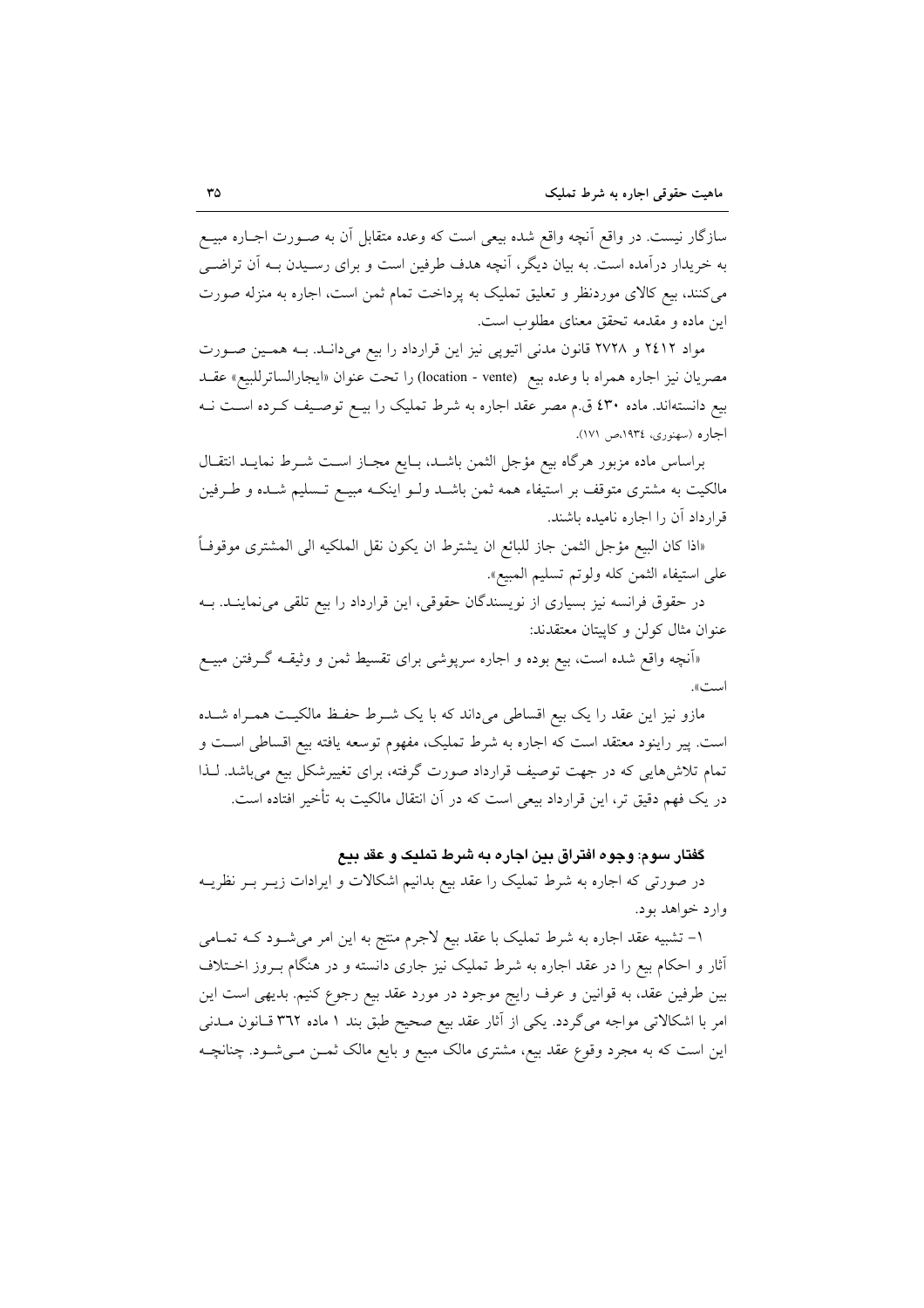عقد اجاره به شرط تمليک را بيع بدانيم پس بايد اثر بيع يعني انتقال مالکيت عين مــستأجره بــه مستأجر را از ابتدای قرارداد نیز قبول کنیم. در این صورت طلبکاران مـستأجر مـیتواننــد مــال موضوع قرارداد را از اموال مستأجر محسوب کرده و آن را توقیف نمایند. همچنین مــستأجر از زمان انعقاد قرارداد اجاره به شرط تملیک، مالک عین مستأجره محسوب مـیشـود و مـیتوانــد هرگونه تصرفات مالکانه از قبیل فروش، به رهن گذاردن و غیره نسبت بـه آن انجـام دهــد. در حالی که او تنها حق استیفای منفعت از عین مستأجره را تا پایان قــرارداد خواهــد داشــت و نــه بیشتر و سرانجام اینکه چنانچه اجاره به شرط تملیک عقد بیع باشد پرداخــتهــای مــستأجر را بايد اقساط ثمن در نظر گرفت و در نتيجه در صورت انحلال عقد، موجر بايد تمامي اقساط را به صورت کامل به مستأجر بازگر داند.

۲– اشکال دیگر اّن است که لازمه چنین تحلیلی، موجب صوری دانستن عقد اصلی یعنـی اجاره می گردد. وقتی گفته می شود عقد اجارهای که طی آن تملیک عین مستأجره به مستأجر در پایان قرارداد شرط شده است نه یک عقد اجاره، بلکه عقد بیع میباشـد. بـا ایــن وصـف عقــد اجاره یک عقد ظاهری و صوری است و این به معنای بطلان عقد اجاره است. چرا که قـرارداد صوری که در آن دو طرف قصد نتیجه آن را ندارند باطل است (کاتوزیان، ۱۳۱۶، ص۳۲۲) و با باطـل بودن عقد اصلی شرط ضمن آن نیز باطل خواهد بود و در نتیجـه عقـدی بـاقی نمـیمانــد کـه قابليت اجرا داشته باشد.

۳– در این مورد که عقد اجاره به شرط تملیک را بیع معلق بدانیم باید گفتـه شــود، اصــولاً عقد معلق تا زمان پیدایش و حصول معلق علیه هیچ اثری ندارد و هرگـاه معلــق علیــه موجــود نشود مانند آن است که عقدی واقع نشده است (امامی، ١٣٦٦، ص١٦٦). همچنین از آنجا که خریدار از تاریخ حصول معلق علیه مالک مبیــع مــیشــود، نمــااَت و منــافع مبیــع هــم از ایــن تــاریخ (ونه از تاريخ عقد) به او تعلق مي گيرد و حدوث معلقٌ عليه اثر قهقرايـي از ايــن جهــت نــدارد (جعفری لنگرودی، ۱۳۵۷، ص۱۱۲). پس چنانچه اجاره به شرط تملیک یک بیــع معلــق باشــد مــستأجر نمی تواند تا حصول معلق علیه از بیع استیفای منفعت نماید. چرا که هیچ گونه مـالکیتی اعــم از عین و منافع نسبت به آن ندارد. مگر آنکه گفته شود طرفین قرارداد، استیفای منفعت از مبیــع را در ضمن عقد بیع معلق شرط کردهاند که در آن صورت نیز، این معضل وجود خواهـد داشـت که چگونه می توان در ضمن قرارداد اصلی که خود هنوز معلق است شروطی وارد کـرد کــه آن شرط قبل از قطعیت قرارداد اصلی لازمالاجرا باشد و چگونه ممکن اسـت، بیــع معلــق قبــل از حصول معلق عليه، آثار و احكام لازمالاجرا داشته باشد؟

٤– اگر عقد اجاره به شرط تمليک به عنوان عقد بيعي با شرط فاسخ معلـق شــناخته شــود، این اشکال وجود خواهد داشت که، شرط فاسخ معلق مانع از ایجاد أثـار عقـد بیـع نمــیشــود.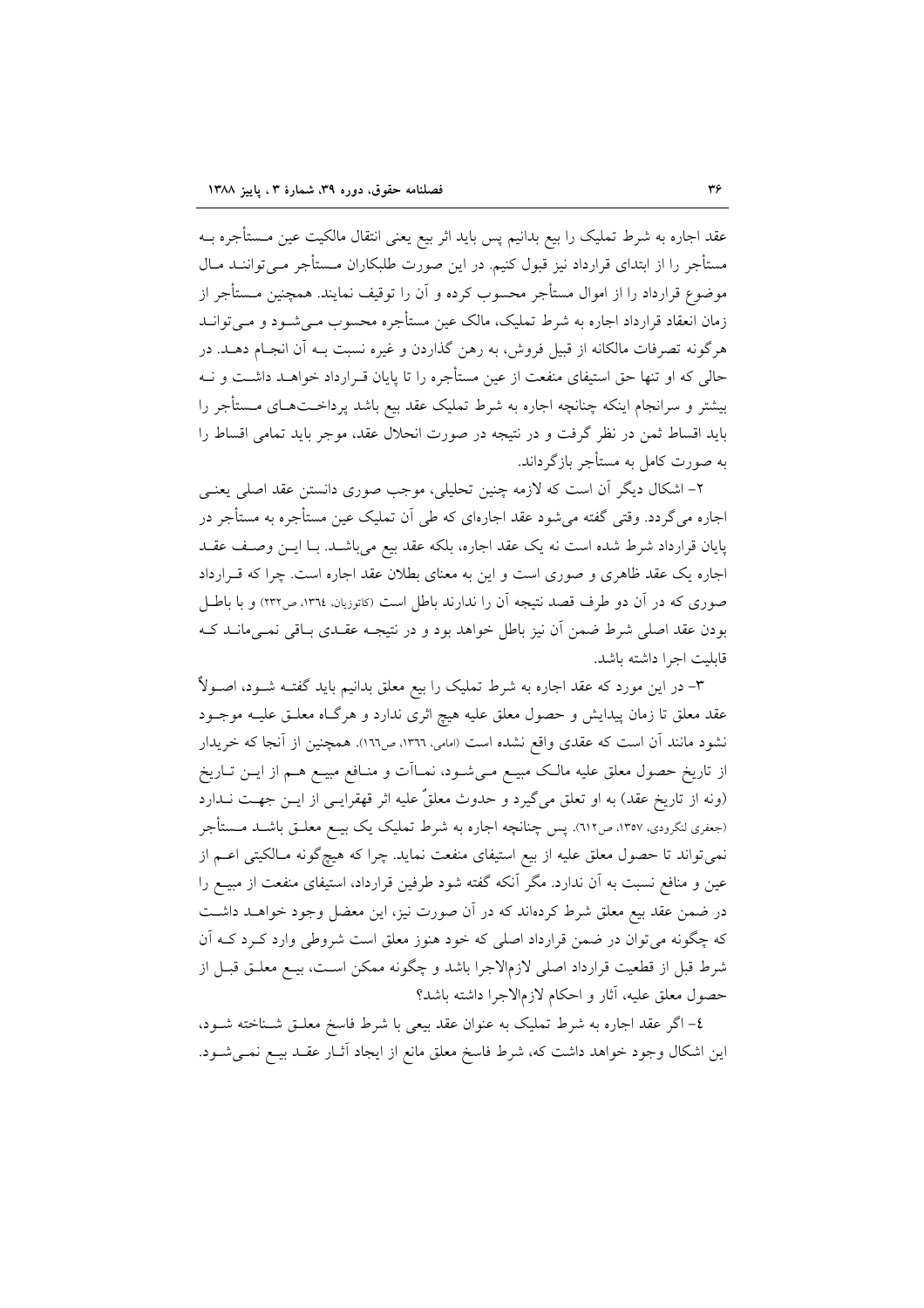بنابراین، مالکیت عین مستأجره از لحظه انعقاد عقد اجاره به شرط تملیک بــه مــستأجر منتقــل می شود و تنها در اثر تخلف از شرایط، قرارداد از آغاز منحل خواهد شد.

#### مبحث سوم: اجاره به شرط تملیک به عنوان عقد معین و مستقل

اگرچه هر یک از نظریات گفته شده در بردارنده پارهای، از اوصاف، ویژگی هــا و مقتــضیات عقد اجاره به شرط تملیک است، با این حال، هیچ یک از این نظریـات، در ارائـه یـک ماهیـت حقوقی روشن و صریح از اجاره به شرط تملیک کامل نیست. چـرا کـه هریـک در پـارهای از موارد تفاوتهایی با این تأسیس حقوقی دارند. تفاوتهایی که مـانع انطبـاق آنهـا بــا یکــدیگر می شود. این وضعیت موجب گردیده است تا تطبیق اجاره به شرط تملیک، در قالب یکبی از عقود معین با مشکل مواجه گردد. اصولاً اگر این عقد جزئی از عقود معـین سـنتی مثـل بیــع و اجاره بود دیگر نیازی به تعیین نام و عنوان خاص برای آن نبود. مسلماً که پدیدآورندگان عقــد اجاره به شرط تملیک، با عقودی ً همچون بیع، اجاره، رهن، قرض و یا عقود مختلط کـه از آن صحبت شده آشنایی داشتهاند و چنانچه مقدور می بود ، هدف خود از ایجـاد عقـد اجـاره بـه شرط تملیک را در قالب یکی از عقود یاد شده تأمین می کردند.

با توجه به اینکه اجاره به شرط تملیک، حداقل با چهارعقد سنتی رابطه نزدیک دارد، ایس تشابهات موجب گردیده که هر شخص به زعم خود تصوری از این عقد داشـته باشــدو تقریبـاً قضیه همانند فیل در تاریکی و تعابیر هندوها از آن گردیده است. این عقـد خصیـصه تملیکـی بودن عین را از عقد بیع، خصیصه استیفای منفعت از عین مستأجره را از عقد اجــاره، خصیــصه تخصیص اعتبار از ناحیه موجر (بانک) به مستأجر را از عقد قرض و نهایتاً خصیصه در وثیقـه بودن عین مستأجره را از عقد رهن کسب کرده است. چنانچه گفته شد ارتباط عقــد اجــاره بــه شرط تملیک با عقود یادشده موجب گردیده تا برخی ماهیت آن را یکسی یـا مخلـوطی از آنهـا ىدانند.

همانگونه که قبلاً نیز عنوان گردید، ضـابطه اصـلی در تعیـین ماهیـت حقـوقی هــر عمــل حقوقي، بررسي ارادههاي مشترک متعاقدين مي باشد و اگر چه بعضاً به اجاره به شـرط تمليـک به شکل سنتی نگریسته شده وسعی بر انطباق آن با عقود معین مشابه مـی باشــد، امــا ایــن عقــد دارای ویژگیهای مختص بـه خـود اسـت و بـه جهـت همـین ویژگـیهاسـت کـه در غالـب کشورهای جهان در سطح وسیع و گسترده مورد استفاده قرار گرفته و به عنوان عقــدی رایــج و متداول پذیرفته شده است. از این جهت سؤال آن است که چه اصراری است تا اجاره به شـرط تملیک را با یکی از عقود معین موجود تطبیق دهیم و یا آن را مشمول قراردادهای ماده ۱۰ ق.م بدانیم؟ آیا نمی توان اجاره به شرط تملیک را عقدی معین و مستقل دانـست کـه بـه تــازگی در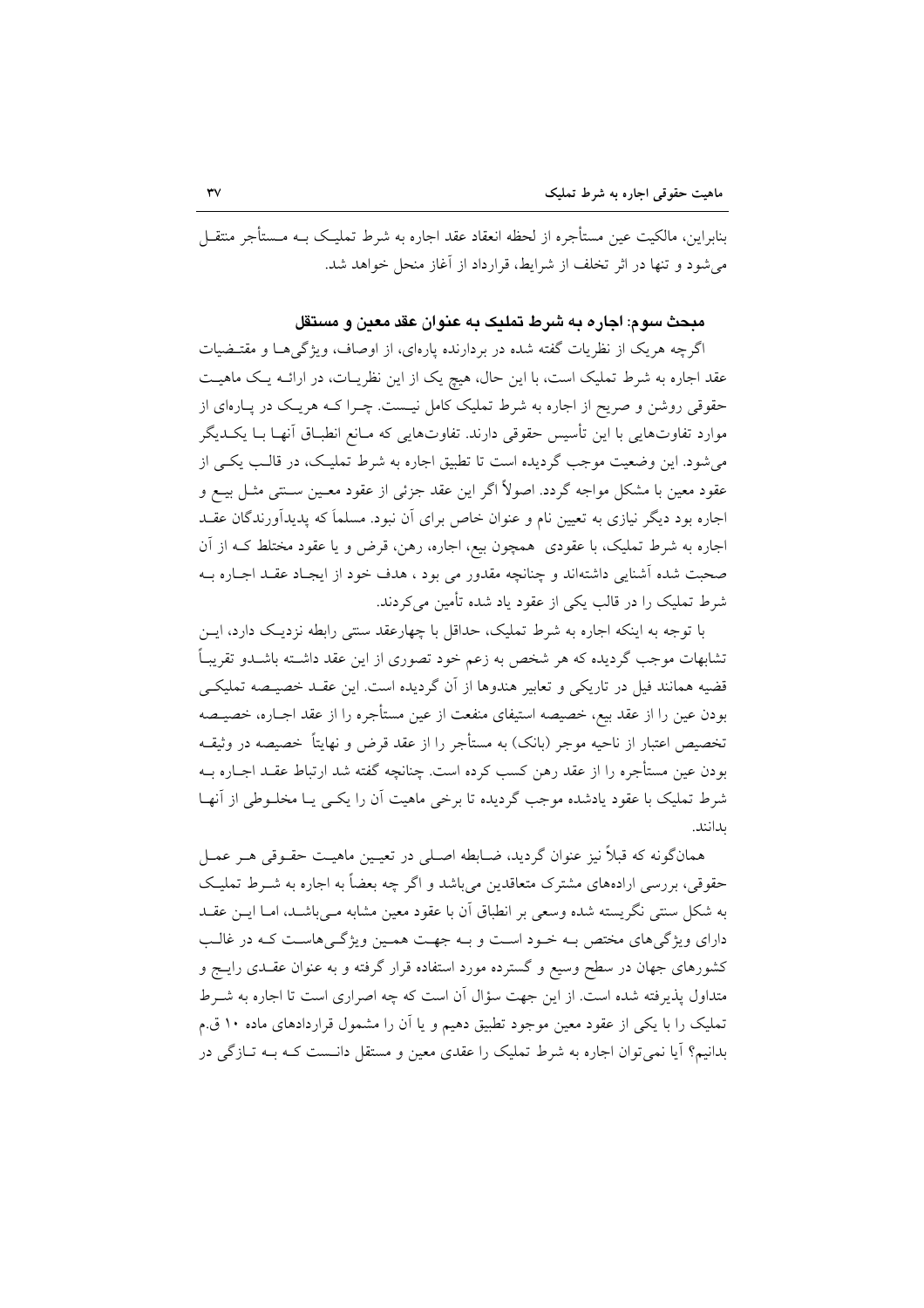جوامع حقوقی ظهور پیدا کرده و لازم است که مقنن به طـور مناسـب آثـار و احکـام آن را بــا تصويب قوانين جديد پيش بيني و تعيين نمايد؟

اگرچه اجاره به شرط تملیک در قانون مدنی به کاربرده نشده، لیکن با اندکی تأمل در سایر قوانین و مقررات و شرایط خاص مندرج در قانون، آیین نامه و دستورالعمل اجرایی، ایـن نظـر تقویت میشود که این عقد تأسیس جدید است و از سایر عقود مشابه خود نظیر اجــاره و بیــع مستقل است و برخلاف أنچه برخی نظر دادهاند، شرط مندرج در قرارداد، جنبه تبعـی و فرعـی ندارد. بلکه اساساً نیتی است که طرفین از ابتدا به آن مـی|ندیــشیدهانــد و بــرای خلــق آثــار آن، مبادرت به انعقاد عقد با شرايط و اوصاف مزبور نمودهاند.

براساس مواد ٥٩ و ٦٠ أيين نامـه تـسهيلات اعطـايي بـانكي مـصوب ١٢/١٠/١٤ بانكهـا می توانند، منحصراً و بنا به درخواست کتبی و تعهد متقاضی منبـی بـر انجـام اجـاره بــه شــرط تملیک و استفاده خـود، امـوال منقـول و غیرمنقـول را براسـاس تـسهیلات موضـوع مـاده ٦١ خریداری و به صورت اجاره به شرط تملیک، دراختیار متقاضی قرار دهند. همچنـین بانـکهـا می توانند واحدهای مسکونی احداث شده موضوع ماده ۱۲ را به صورت اجاره به شرط تملیک واگذار نمایند. بدیهی است آنچه مقصود مقنن از اجاره به شرط تملیک بـوده اسـت، تاسـیس روشی جدید برای اعطای تسهیلات به متقاضیان بوده و از این جهت، این قرارداد نمی تواند بیع یا اجاره باشد. ضمناً مالالاجارهای که در آن مطـرح مـیگـردد در حقیقـت اسـترداد سـرمایه و تسهیلات اعطا شده با احتساب سود پرداختی آن در سنوات مقرر میباشد. پس با این اوصـاف اطلاق عنوان بیع یا اجاره به این عقد دور از ذهن به نظـر مـیرسـد. در مجمـوع بـرای تعیـین ماهیت حقوقی اجاره به شرط تملیک، اگر به این قرارداد به شیوه سنتی نگریسته شود، دو وجه قابل تصور است. یک وجه اَن که با انجام تعهدات مستأجر، مالکیت عین به طور خود به خــود به مستأجر منتقل میگردد. یعنی در زمان قرارداد شرط می شود که همزمان با پرداخت آخـرین قسط، مالکیت به خریدار که در حقیقت مستأجر ظاهری و اعتبار گیرنده حقیقی اسـت، منتقــل مے گے دد.

وجه دوم، آنکه فرد اختیار انتقال مالکیت را برای خود دارد و درصورت تصمیم، می توانـد حق خود را اعمال کرده و مالک کالا گردد و یا اینکه آن را مسترد داشته و اجبرتالمثیل اییام تصرف را پرداخت کند. همانگونه که ملاحظه می شود، در نگاه سنتی به این دسته از قراردادها، باید پذیرفت که اولی با بیع سازگارتر است و فرقی که با بیع دارد این است که انتقـال مالکیـت در آن فوری نیست. اما در نوع دوم قصد انتقال مالکیت برحسب ظاهر در روند انعقاد قـرارداد، قابل انتساب به طرفین نیست بلکه عینی در اختیار دیگری قرار می گیـرد تــا در ازاء آن وجهـی پرداخت گردد و البته شرطی در آن درج گردیده که آن شرط چیزی جز ایجـاب بیـع از طـرف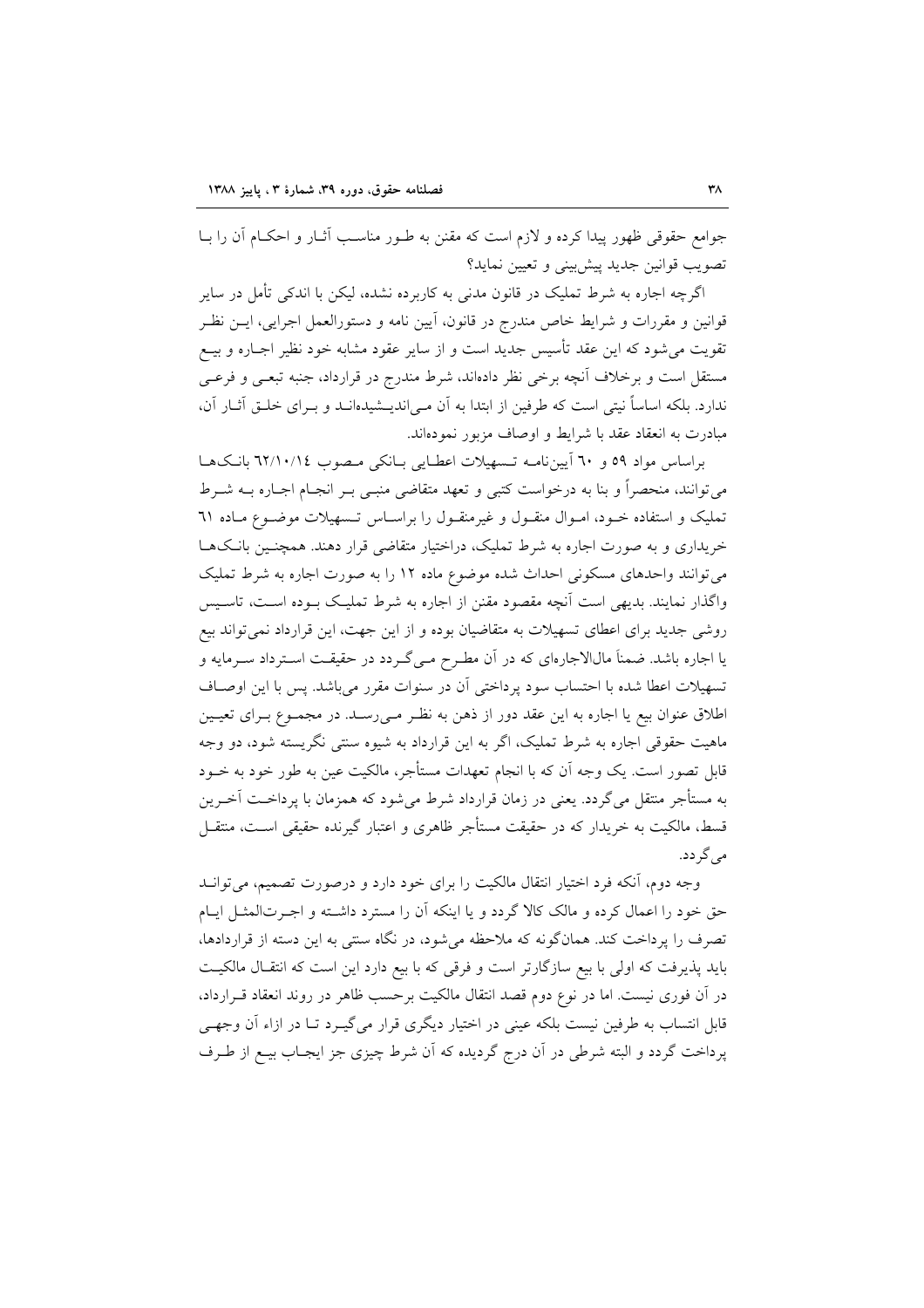موجر نیست و این ایجاب تا پایان مدت قرارداد اعتبار دارد و قبول اَن نیز حق مــستأجر اســت. به طوری که ملاحظه میگردد، این نوع بـا قراردادهـای اجـاره سـازگاری بیــشتری دارد. البتــه میبایست در مورد کالایی که مورد توافق واقع میگردد نیز قائل به تفاوت گردیم. به این نحـو که اگر کالای مورد قرارداد، به گونهای باشد که عمر مفید آن با خاتمه قرارداد پایان مے پـذیرد، در این صورت چون برای مدت عمرمفید، به طرف قرارداد واگذار شده است، در حقیقت چــه قرارداد از نوع اول باشد یا نوع دوم، انتقال مالکیت موردنظر بــوده و بــراین مبنــا آنچــه از اراده باطنی طرفین احراز میشود انعقاد عقد بیع است و نمی توان آن را اجاره دانست. زیرا در موارد مزبور مبلغ تعیین شده در قرارداد متناسب با اجاره بهایکالا نمیباشد. به عبـارت دیگـر، جمـع اقساط با احتساب زمان مزبور معادل قیمت آن است، نه اجاره بهای آن.

قراردادهای اجاره به شرط تملیک از هر نوعی کـه باشـند، در زمـره قراردادهـای اعتبـاری محسوب می گردند. بدین نحو که فروشنده قصد فروش کالای خود را دارد و بدیهی است ک ایدهأل او فروش نقدی کالا میباشد. در مقابل خریدار برای رفـع نیازهـای خــود قــصد خریــد کالای مورد نظر را دارد، اما قدرت پرداخت نقدی آن را ندارد. در اینجا نیاز به واسطهای است که از طرف خریدار، کالا را نقداً خریداری کرده و به طور اقساطی به او واگذار نماید. کاری که امروزه رشد چشمگیر داشته و توسط مؤسسات اعتباری انجام می شود. این مؤسسات کارخریــد و فروش را انجام نمی دهند، بلکه با فروشنده قراردادی منعقد می کننـد و طـی آن بـه فروشـنده وكالت مى دهند كه اگر مشترى قدرت اقتصادى خريد نقدى كالا را نداشت، فروشنده از طرف مؤسسه وكالت داشته باشد، آنرا نقداً به مؤسسه بفروشد ودر مقابل بازهم بــه وكالــت از طــرف مؤسسه، کالا را در قالب یکی از قراردادهای مزبور به مشتری واگذار نماید. لزومـی هـم نــدارد که مشتری خود به مؤسسه مراجعه کند. چنانچه در برخی از مؤسسات اعتباری، ماننـد شـرکت لیزینگ ایران خودرو بدون اینکه نیازی به مراجعه متقاضی باشد، امور مربوطه انجام مـی گیـرد. قراردادی که منعقد می شود در ظاهر فروشنده آن را منعقد می کند، لیکن در حقیقت منتسب بـه مؤسسه اعتباری است. در صورتی که مؤسسه نه قصد فروش دارد و نه اجاره بلکـه مقـصود او تأمین اعتبار است و از این طریق اعتبار عرضه می نماید. لازمهی موفقیت اینگونه مؤسسات ک ممکن است در قالب بانکها نیز قرارگیرند این است که مشتری از انجام تعهدات خود تخلـف ننماید و در پرداخت اقساط براساس قرارداد عمل کند. لذا برای تحقق این امـر و جلــوگیری از تخلفات مشتری، تضمینات کافی در نظر می گیرند. این تنضمینات دو دسته هستند: نخست اینکه مالکیت عین را منتقل نمی کنند تا درصورت تخلف، کالا را بازیس گیرند و دوم اینکـه در قرارداد، تدابیر کافی نظیر جریمه دیرکرد اقساط و… در نظر میگیرند تـا مؤسـسه متـضرر و یـا ورشکست نشود. لذا با توجه به مطالب ذکر شده، باید گفت که این دو دسته قـرارداد، تفـاوت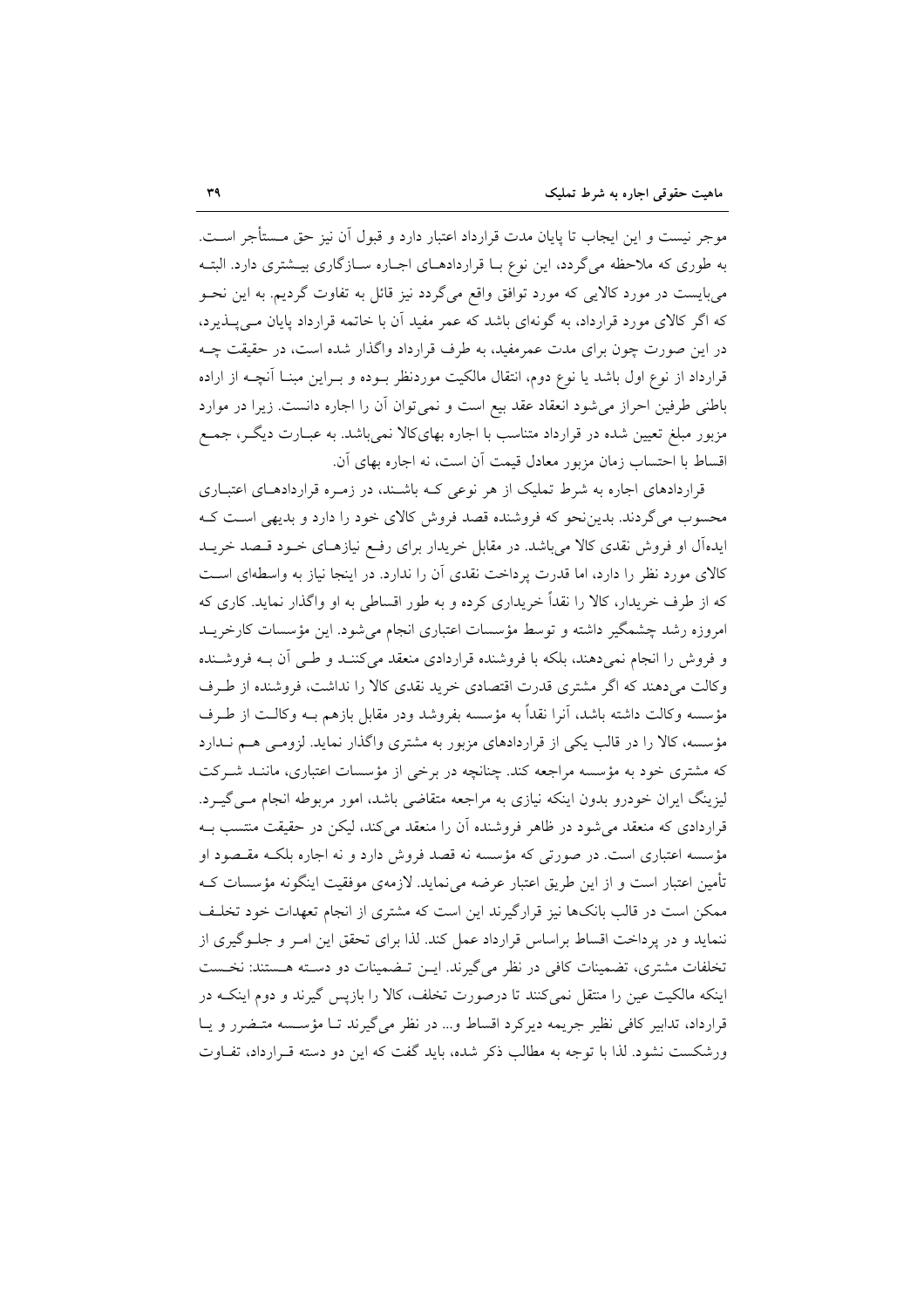چشمگیر در حقیقت باهم ندارند و هدف هر دو، ایجاد اعتبار است. بنابراین به نظرمی رسد باید به عنوان عقدي جديد و معين محسوب شده و قانونگذار به بررسي آثار و احکام آنها بيردازد.

اگرچه منظـور قـانونگـذار در مـاده ١٢ قـانون عمليـات بـانكي بـدون ربـا، آئـين نامـه و دستورالعمل اجرایی، تاسیس روشی برای اعطای تسهیلات، به غیر از شیوه پرداخت وام و اخذ سود، به گونهای که در قالب اجاره اعتباری(Credit bail) فرانسه معمول است، مـی باشـد. ولـی عملاً روشی را بنا نهاده که با اجاره اعتباری به معنی واقعی خود متفاوت است. به عبارت دیگر اجاره اعتباری از سه عنصر اصلی تشکیل می شود که فقدان هر کدام از آنهـا، مـانع تحقــق ایــن قرارداد خواهد شد.خرید کالا، اجاره آن برای مدتی معین، وعده فروش یک جانبـه همـراه بــا اعطای وکالت از سوی موسسه اعتباری به فروشنده، عناصر لازم بـرای تحقـق اجـاره اعتبـاری است.بدین ترتیب که موسسه اعتباری به فروشنده وکالت می دهد تـا کـالا را بـه او بفروشـد و همچنین به او وکالت می دهد تا کالا را در قالب اجاره اعتباری بـه مــشتری بــرای مــدت معــین اجاره دهد، مشروط بر اینکه در صورت عمل به شرایط و مشتری در صورت تمایل، بـا اعمـال حق خرید مالک اَن گردد.

چنانچه ملاحظه می شود اجاره اعتبـاری در حقـوق فرانـسه، روشـی اسـت بـرای اعطـای تسهیلات به مشتریان با در وثیقه قرار دادن عین کالا جهت تضمین برگشت سرمایه. در حالیکه در مقررات مربوط به قانون عملیات بانکی بدون ربا و سایر مقـررات مربوطـه، اگرچــه هــدف اعطای تسهیلات است، مع الوصف صورت قرارداد و تعریف به عمل آمـده از آن بــه صــورت اجاره فروش، تنظیم یافته و از این جهت با درج شرط نتیجه در تعریف قرارداد، مستاجر الزامــاً در پایان قرارداد بدون انکه نیاز به انجام عملی باشد مالک کالا خواهد شد و ایـن وضـعیت بـا آنچه در اجاره اعتباری گفته شد متفاوت است.

به هر ترتیب در بسیاری از قواعد و شرایط، چنانچه در مباحث مربوطه اشاره شد، قـرارداد اجاره به شرط تملیک منعقد شده توسط بانک ها و موسسات مالی و اعتباری، با اجاره اعتباری (Credit bail) یکسان بوده و هدف در هر دو تامین و پرداخت تسهیلات به متقاضیان و مشتریان است.در مواردی که سایر اشخاص حقیقی یا حقوقی به غیـر از بانـکهـا و موسـسات مـالی و اعتباری به قصد فروش کالاهای تولید شده یا خریداری شده اقدام به انعقاد قرارداد می نمایند و مالکیت عین کالا را جهت تضمین برگشت سرمایه، برای خود حفظ می کننـد، قـرارداد از نــوع اجاره فروش (Location vente) است. اما آنچه که مهم است این که علی(غم تفاوت در ماهیت، در هر دو نوع قرارداد یاد شده عناصری مشترک وجود دارد که موجب می شود ایــن قراردادهــا را تحت یک عنوان، به نام اجاره به شرط تملیک بشناسیم. برای مثال اجـاره کـالا بـرای مـدت معین، یرداخت بها در اقساط طولانی مـدت،حفظ مالکیـت کـالا تـا پایـان قـرارداد و برگـشت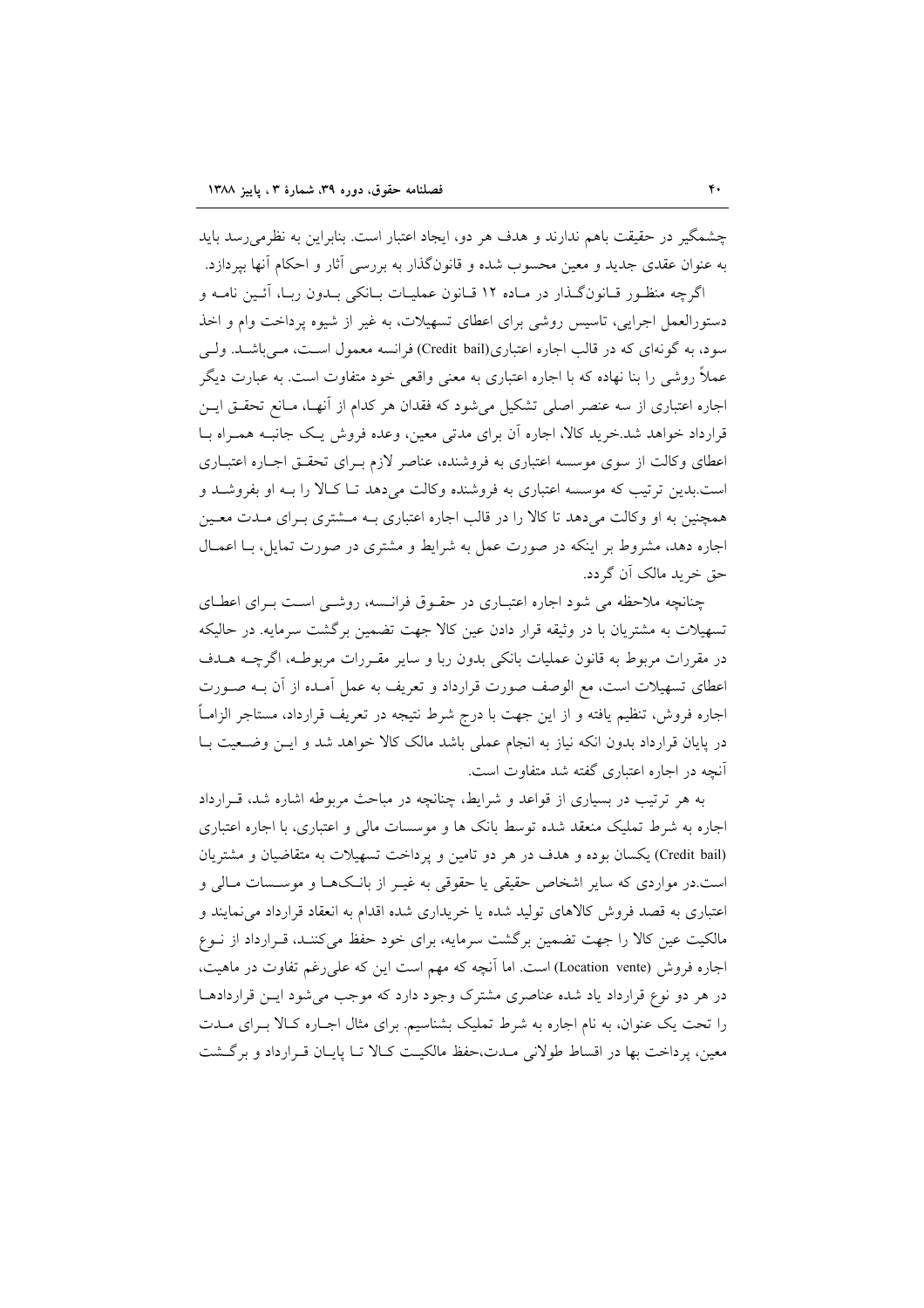سرمایه، انتقال مالکیت به صورت شرط نتیجه و یا به صورت شرط فعـل، چــه در مــواقعی کــه قرارداد همراه با وعده یک جانبه فروش و یا وعده دو جانبه است از خـصوصیات مــشترک، در کلیه قراردادهای اجاره به شرط تملیک است.گرچه در یک نوع هـدف اعطـای تـسهیلات و در نوع ديگر هدف فروش كالا با حفظ مالكيت عين است.

در كشورهايي نظير انگلستان، به موجب اصول حقوق عرفي و قـانون اعتبارمـصرف كننــده مصوب ١٩٧٤، معاملات اعتبارى بايستى مدون باشد. قانون اجاره به شرط تمليک ايـن كـشور، با بیان مضامین و شکل یک قرارداد، بر چگونگی تنظیم این قراردادها، نظارت دارد و حمایتها و جبران خسارتی را که قابل حصول برای مصرف کننده است بیان می کند.

از آنجا که این قراردادها بسیار مفید هستند، تقاضا برای انعقاد این نوع قراردادها رشد روبه تزایدی دارد. لیکن در عین مفید بودن بسیار مورد سوء استفاده نیز واقع شدهانـد. بـدین جهـت كه قدرت معاملي يكسان و تعادل و تعامل اقتصادي مناسب فيمـابين طـرفين حاكميـت نــدارد. مؤسسات اعتباری دارای قدرت تعاملی بسیار بالا و در مقابل مصرف کنندهگـان، دارای قــدرت اقتصادي پايين هستند. لذا همواره احتمال الحاقي بودن و يک طرفه شدن اين قراردادها وجـود دارد (امری که امروزه در جامعهی ما حتی در مورد قراردادهایی که یک طرف آنهـا بانــکـهــا و مؤسسات دولتی هستند بسیار به چشم میخورد و این قراردادها کاملاً یک طرفه و به صـورت نمونه و فرم از پیش تعیین شده هستند.) به همین جهت وجود قوانین مدون در مورد این دسته از قراردادها، امری بسیار لازم و ضروری به نظر می رسد. به عنوان مثال در کشورهایی که اقدام به تصویب قوانین مدون در مورد اجاره به شرط تملیک و قراردادهای اعتباری نمودهاند شرطی تحت عنوان «شرط حداقل يرداخت»(Minimum payment clause) درج مـي گـردد. اگرچــه ايـن شرط به ظاهر در جهت حمایت از این مؤسسات است، لیکن برمبنـای قــانون، ایــن مؤســسات حق دریافت چیزی جز آنچه در شرط حداقل پرداخت مقرر شده است را نخواهند داشت. این شرط به جهت جلوگیری از تخلف احتمالی مشتری اعمال میگردد. برخلاف مـاده ۲۳۰ قـانون مدنی ایران که هیچگونه سقفی برای تعیین وجه التزام در نظر نگرفته است، این مؤسسات حـق دریافت هیچگونه وجهی جز مبالغ مورد انتظار را ندارند و نمی توانند هـر مبلغـی را بــه عنــوان خسارت و وجه التزام قراردهند. بلكه اصولاً اجازه دريافت اقساط باقيمانده و خسارت، منهـاي ثمن حاصل از فروش آن كالا را خواهند داشت.

براساس آنچه گفته شد به نظر میررسـد، عقـد اجـاره بـه شـرط تمليـک را بـا توجـه بـه ویژگیهای اعتباری که دارد میبایست یک عقد معین و مستقل شـناخت نـه بیـع، اجـاره و یـا عقدی مختلط از آن دو. همانگونه که عقد بیمه را قـانونگـذار در سـابق بـه لحـاظ ضـرورت شناسایی و مقرراتی در جهت آثار و احکام آن وضع و در نتیجه ابهامات موجود در ایــن رابطــه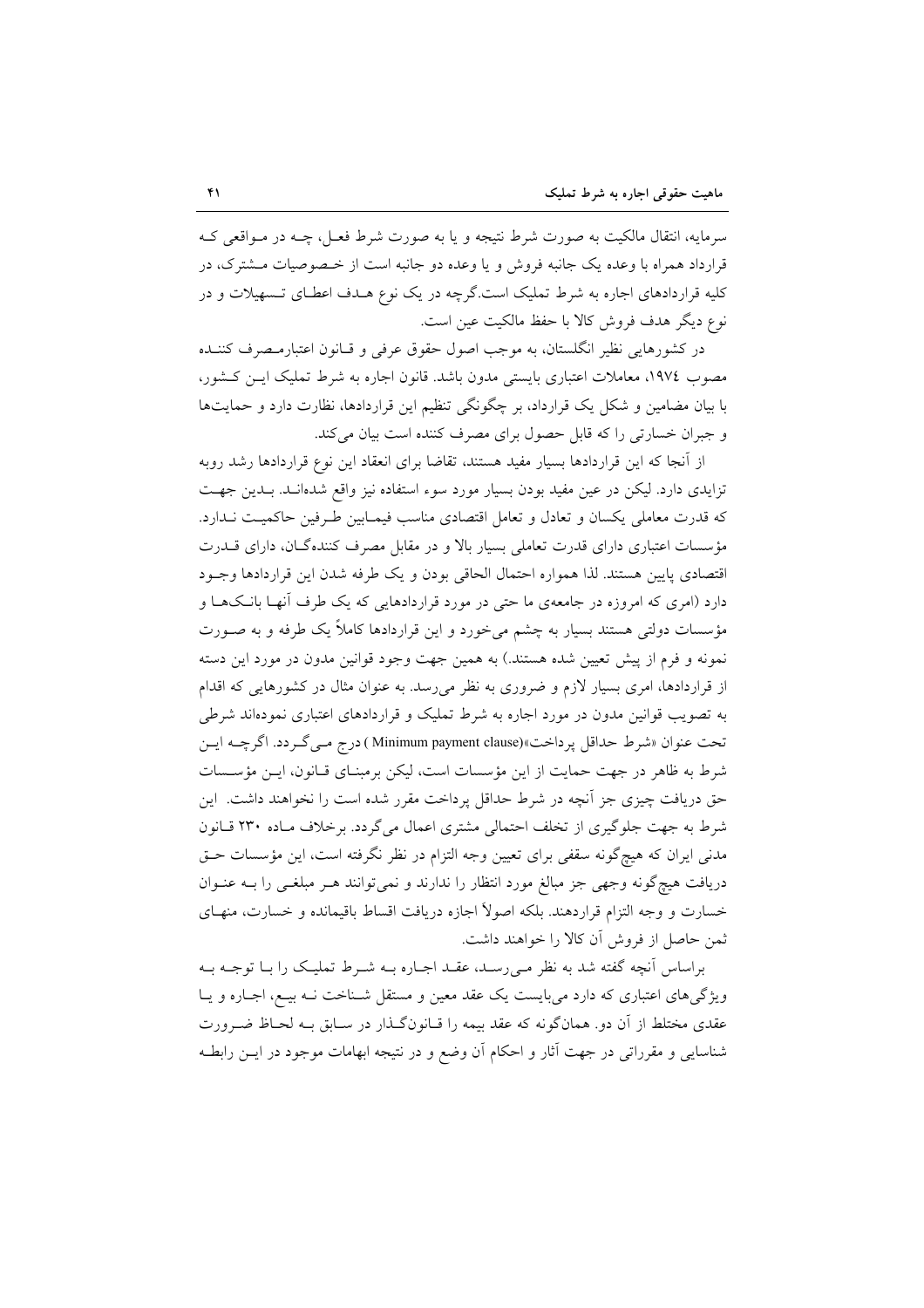را برطرف نموده است، لازم و ضروری است که پیرامـون عقـد اجـاره بـه شـرط تملیـک نیـز مقرراتی در جهت آثار و احکام این عقد وضع و به تصویب برسد، تا برطرف کننده بــسیاری از موانع و مشکلات موجود در جهت توسعه و اجرای این عقـد نوظهـور گـردد. چنانچــه عــلاوه برتصويب قوانين خاص در حقوق بسياري از كشورها، كنوانـسيوني تحـت عنـوان كنوانـسيون وحدت قوانین در مورد قراردادهای بینالمللی اجاره به شرط تملیک (امضاء شـده در اتـاوا در ۲۸ می ۱۹۸۸ که از اول می ۱۹۹۵ به مرحله اجرا درآمده است) نیز به تـصویب رسـیده اسـت (خمامی زاده، ۱۳۸۲، ص (۳۳).

## منابع و مأخذ

١. امامي، سيد حسن،(١٣٦٦)، حقوق مدنى، تهران، انتشارات اسلاميه. ۲. اکبرینه، پروین،(۱۳۸۳)، **اجاره به شرط تملیک**، پایاننامه دکتری، دانشگاه آزاد تهران، واحد علوم و تحقیقات. ۳. جعفریلنگرودی، محمدجعفر، (۱۳۵۷)، **دایره المعارف حقوق مدنی و تجارت**، تهران، بنیاد راستاد. ٤. جعفري لنگرودي، محمد جعفر،(١٣٧٨)، مبسوط در ترمينولوژي حقوق، تهران، گنج دانش. ٥. جعفري لنگرودي، محمد جعفر، (١٣٧٢)، دانشنامه حقوقي، تهران، انتشارات اميركبير. ٦. جعفری لنگرودی، مجمد جعفر، (١٣٧٩)، **مجموعه محشی قانون مدنی**، تهران، گنج دانش. ٧. جعفري لنگرودي، محمد جعفر، (١٣٨٦)، الفارق، دايرهالمعارف عمومي حقوق، تهران، گنج دانش. ٨ جعفري لنگرودي، مجمد جعفر، (١٣٧٢)، ترمينولوژي حقوق، تهران، گنج دانش. ۹. جعفری لنگرودی، محمدجعفر، (۱۳۷۲)، جواز لزوم در عقود و ایقاعات، مجله تحولات حقوق خصوصی، ش۳۰ و ۳۱، تهران، انتشارات دانشگاه تهران. ۱۰. خاوری، محمودرضا،(۱۳۷۱)، حقوق بانکی، تهران، مؤسسه بانکداری ایران. ۱۱. خدادوستان، تیمور،(۱۳۷۸)، اجاره به شرط تملیک در حقوق ایران و مقایسه آن با حقوق فرانسه، پایان نامه کارشناسی ارشد پایان نامه کارشناسی ارشد، دانشگاه امام صادق (ع). ۱۲. ریاحی،نصرتاله،(۱۳۷۷)، قرارداد اجاره به شرط تملیک، مجله کانون سردفتران و دفتریاران مجله کانون سردفتران و دفتریاران شماره ۱۰، دی و بهمن. ۱۳. سروش، عبدالکریم، (۱۳۸۲)، فقه در ترازو، تهران، انتشارات طرح نو. ١٤. سنهوري، عبدالرزاق احمد، (١٩٣٤)، ا**لوسيط في شرح القانون المدني**، دارالاحياء التراث العربي، بي تا، بيروت. ۱۵. شامبیاتی، ژاله،(۱۳۵۹)، **اجاره اعتباری**، پایان نامه دکتری، دانشگاه تهران. ۱٦. شهیدی، مهدی،(۱۳۷۷)، **سقوط تعهدات**، تهران، نشرحقوقدان. ١٧. كاتوزيان، ناصر،(١٣٨١)، حقوق مدنى، دوره عقود معين، شركت انتشار. ۱۸. کاتوزیان، ناصر،(۱۳۷۷)، قانون مدنی در نظم حقوقی کنونی، تهران، نشر دادگستر. ١٩. كاتوزيان، ناصر،(١٣٦٤)، قواعد عمومي قراردادها، تهران، انتشارات بهنشر. ۲۰. معینی، غلامرضا،(١٣٨٤)، ا<mark>جاره به شرط تملیک و موانع گسترش آن در نظام بانکی ایران</mark>، مجله پژوهشهای حقوقی، شماره ۷، مؤسسه مطالعات و پژوهشهای حقوقی (شهردانش).

۲۱. موسوی شهری، سیدمهدی، (۱۳۷۳)، **اجاره به شرط تملیک**، پایان نامه کارشناسی ارشد، دانشگاه شهید بهشتی.